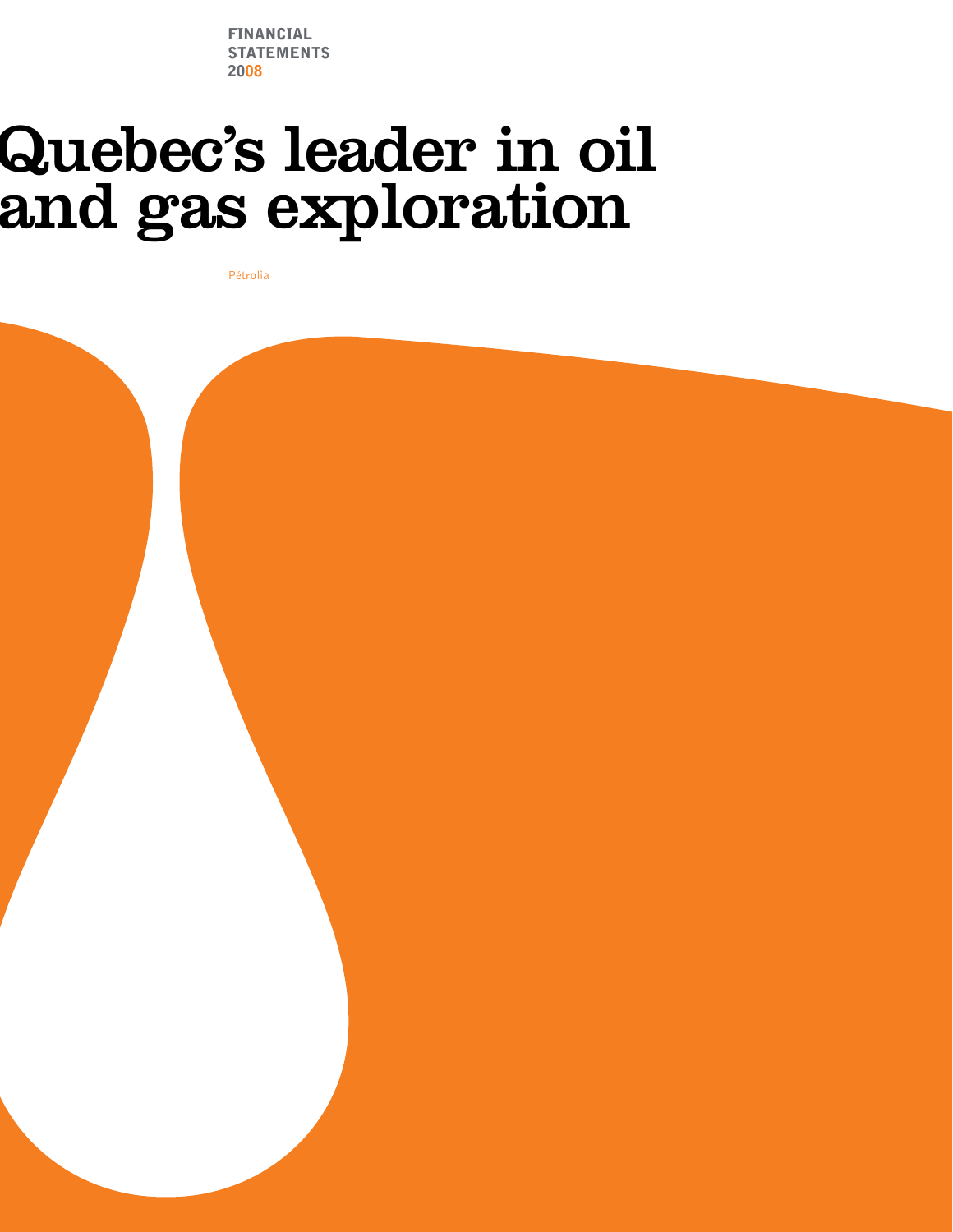## **Auditors' report to the shareholders of Pétrolia Inc.**

We have audited the balance sheets of Pétrolia Inc. as at September 30, 2008 and 2007, and the statements of income, shareholders' equity, deferred exploration expenses, and cash flows for the years then ended. These financial statements are the responsibility of the Company's management. Our responsibility is to express an opinion on these financial statements based on our audits.

We conducted our audits in accordance with Canadian generally accepted auditing standards. Those standards require that we plan and perform an audit to obtain reasonable assurance whether the financial statements are free of material misstatement. An audit includes examinating, on a test basis, evidence supporting the amounts and disclosures in the financial statements. An audit also includes assessing the accounting principles used and significant estimates made by management, as well as evaluating the overall financial statement presentation.

In our opinion, these financial statements present fairly, in all material respects, the financial position of the Company as at September 30, 2008 and 2007, and the results of its operations and its cash flows for the years then ended in accordance with Canadian generally accepted accounting principles.

Mallette Mallette

LLP Chartered Accountants Rimouski, November 25, 2008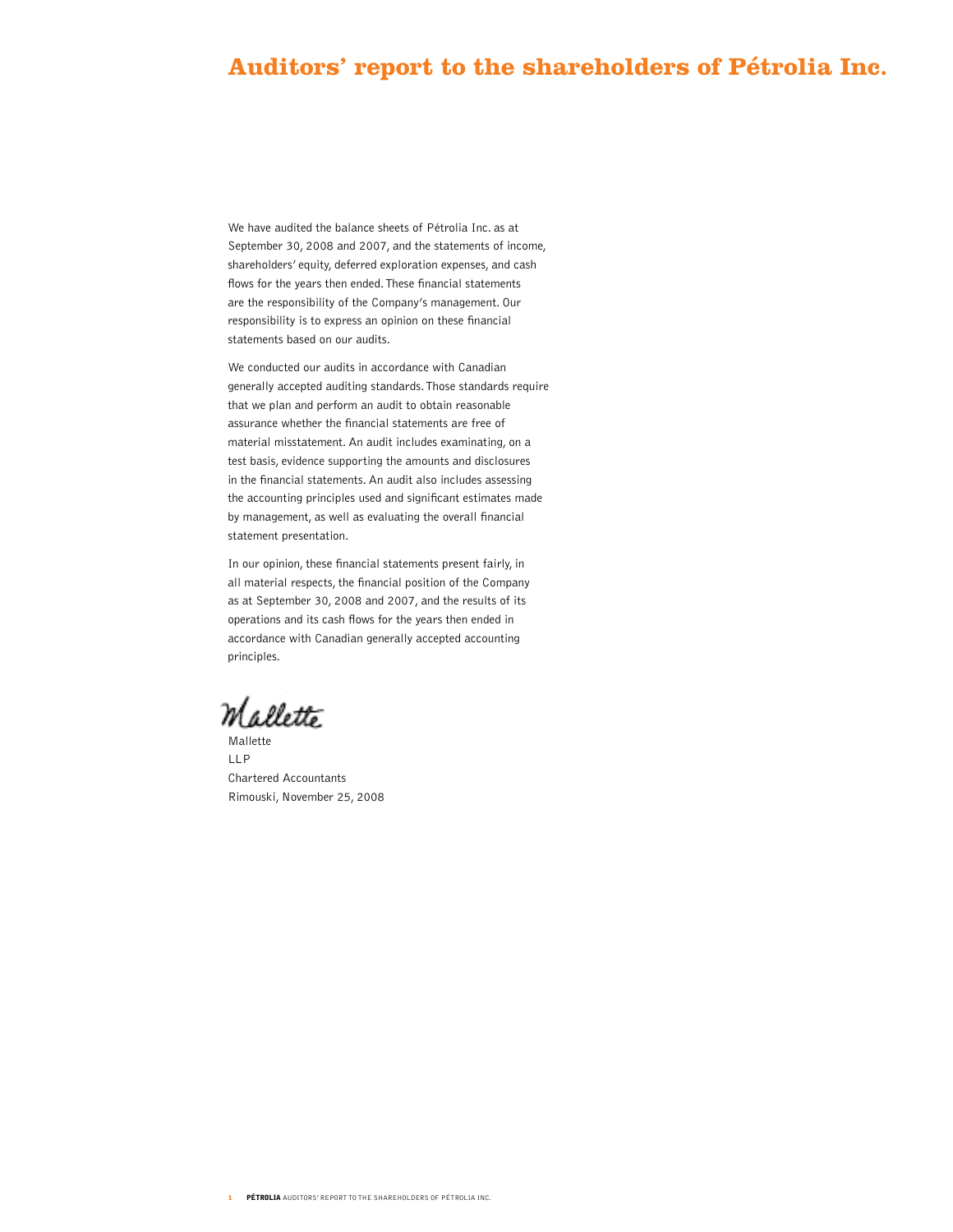# **Balance sheet**

| As at September 30                                                    | 2008<br>\$               | 2007<br>\$            |
|-----------------------------------------------------------------------|--------------------------|-----------------------|
| <b>ASSETS</b>                                                         |                          |                       |
| <b>Current assets</b>                                                 |                          |                       |
| Cash and equivalents<br>Short-term investments                        | 11,275,057               | 48,473<br>3,000,000   |
| Receivables (Note 6)                                                  | 3,027,612                | 261,683               |
| Prepaid expenses                                                      | 72,344                   | 117,763               |
|                                                                       | 14,375,013               | 3,427,919             |
| <b>Investments (Note 7)</b>                                           | 1,040,000                | 565,000               |
| <b>Fixed assets (Note 8)</b>                                          | 194,563                  | 67,147                |
| Oil and gas properties (Note 9)                                       | 2,090,152                | 1,610,714             |
| Deferred exploration expenses (Note 10)                               | 9,131,887                | 7,066,177             |
|                                                                       | 26,831,615               | 12,736,957            |
| <b>LIABILITIES</b><br><b>Current liabilities</b>                      |                          |                       |
| Payables and accrued expenses                                         | 2,963,760                | 315,976               |
| Future taxes (Note 13)<br>Current portion of long-term debt (Note 11) | 291,187                  | 41,034<br>11,694      |
|                                                                       |                          |                       |
|                                                                       | 3,254,947                | 368,704               |
| Long-term debt (Note 11)                                              |                          | 20,150                |
| <b>Future taxes (Note 13)</b>                                         | 1,382,559                | 1,566,097             |
| Deposit on shares to be issued                                        |                          | 3,000,000             |
|                                                                       | 4,637,506                | 4,954,951             |
| <b>SHAREHOLDERS' EQUITY</b>                                           |                          |                       |
| Capital stock (Note 12)                                               | 21,674,783               | 7,728,400             |
| Contribution surplus - Stock options                                  | 1,877,170                | 636,968               |
| Contribution surplus - Expired stock options<br>Deficit               | 195,946<br>(1, 553, 790) | 195,901<br>(779, 263) |
|                                                                       | 22,194,109               | 7,782,006             |
|                                                                       | 26,831,615               | 12,736,957            |

Commitments and contingencies (Notes 14 and 15)

On behalf of the Board

∠

desne Eme

André Proulx, Director Clément Duchesne, Director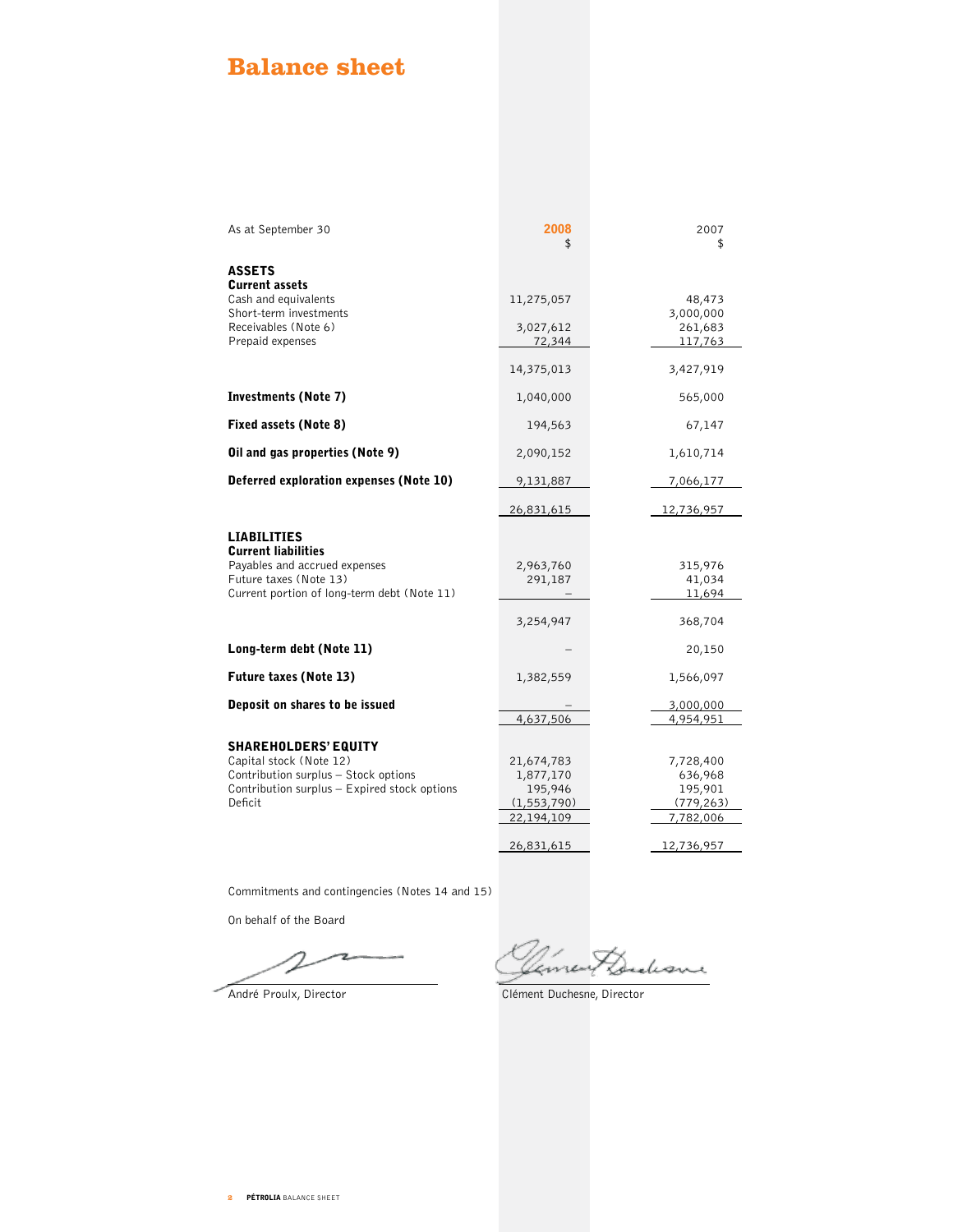# **Statement of income**

| Fiscal year ended September 30                                                                                                                                                                                                                                                                                                                                           | 2008<br>\$                                                                                                                                    | 2007<br>\$                                                                                                                                            |
|--------------------------------------------------------------------------------------------------------------------------------------------------------------------------------------------------------------------------------------------------------------------------------------------------------------------------------------------------------------------------|-----------------------------------------------------------------------------------------------------------------------------------------------|-------------------------------------------------------------------------------------------------------------------------------------------------------|
| <b>REVENUE</b><br>Project income<br>Interest income<br>Gain on disposal of rolling stock                                                                                                                                                                                                                                                                                 | 26,736<br>224,714<br>3,724                                                                                                                    | 52,924                                                                                                                                                |
| <b>GENERAL AND ADMINISTRATIVE</b><br><b>EXPENSES</b>                                                                                                                                                                                                                                                                                                                     | 255,174                                                                                                                                       | 52,924                                                                                                                                                |
| Stock-based compensation (Note 12)<br>Salaries and fringe benefits<br>Insurance<br>Travel<br>Governmental fees<br>Maintenance and office supplies<br>Information for shareholders<br>Interest on loans<br>Promotion and entertainment<br>Professional fees<br>Telecommunications<br>Depreciation of fixed assets<br>Costs attributable to exploration expenses<br>Others | 668,775<br>327,067<br>42,114<br>46,860<br>4,066<br>59,772<br>1,898<br>65,579<br>33,994<br>9,806<br>33,513<br>(65, 160)<br>30,883<br>1,259,167 | 148,770<br>261,437<br>42,635<br>26,364<br>11,666<br>18,622<br>20,665<br>951<br>59,347<br>25,190<br>20,204<br>19,637<br>(43, 033)<br>54,854<br>667,309 |
| <b>LOSS BEFORE OTHER ITEM</b><br><b>AND INCOME TAXES</b>                                                                                                                                                                                                                                                                                                                 | (1,003,993)                                                                                                                                   | (614, 385)                                                                                                                                            |
| <b>OTHER ITEM</b><br>Unrealized gain on financial assets<br>held for trading                                                                                                                                                                                                                                                                                             | 520,000                                                                                                                                       | 220,000                                                                                                                                               |
| <b>LOSS BEFORE INCOME TAXES</b>                                                                                                                                                                                                                                                                                                                                          | (483,993)                                                                                                                                     | (394, 385)                                                                                                                                            |
| Future income taxes (Note 13)                                                                                                                                                                                                                                                                                                                                            | 290,534                                                                                                                                       | (106, 240)                                                                                                                                            |
| <b>NET LOSS</b>                                                                                                                                                                                                                                                                                                                                                          | (774, 527)                                                                                                                                    | (288, 145)                                                                                                                                            |
| <b>BASIC AND DILUTED NET LOSS</b><br><b>PER SHARE</b>                                                                                                                                                                                                                                                                                                                    | (0.022)                                                                                                                                       | (0.010)                                                                                                                                               |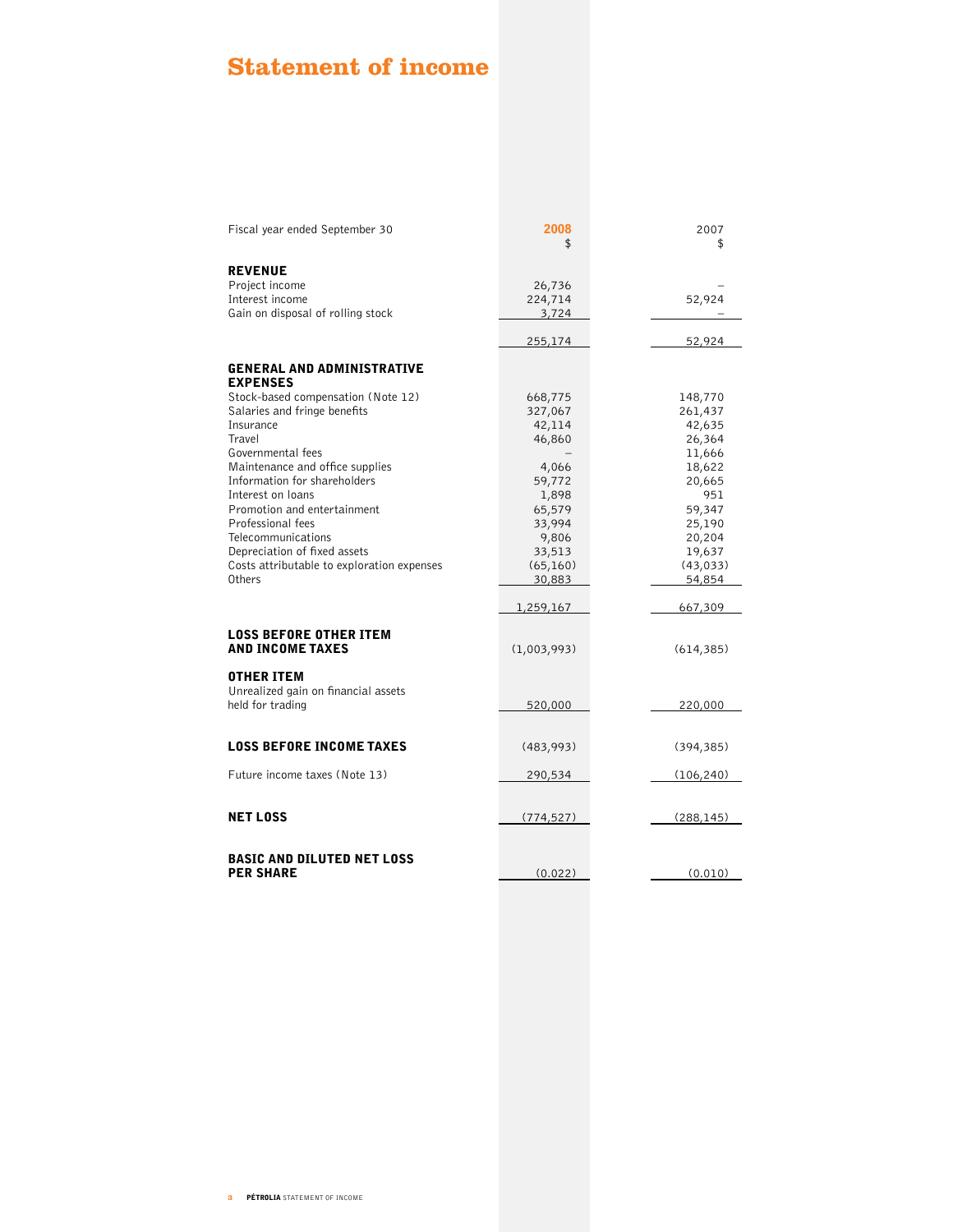# **Statement of shareholders' equity**

|                                            | <b>Capital stock</b>     |            |           | <b>Contributed surplus</b>             |                          |            |
|--------------------------------------------|--------------------------|------------|-----------|----------------------------------------|--------------------------|------------|
|                                            |                          |            |           | Stock options Expired stock<br>options | Deficit                  | Total      |
|                                            | Shares                   | \$         | \$        | \$                                     | \$                       | \$         |
| Balance as at<br>September 30, 2006        | 28,548,649               | 7,379,827  | 450,057   | 159,596                                | (491, 118)               | 7,498,362  |
| <b>Issued during the year</b>              |                          |            |           |                                        |                          |            |
| Warrants exercised                         | 104,500                  | 61,675     |           |                                        | $\overline{\phantom{0}}$ | 61,675     |
| Broker warrants exercised                  | 555,103                  | 292,223    | (81, 284) |                                        | -                        | 210,939    |
| Share issuance costs                       | $\overline{\phantom{0}}$ | (5, 325)   |           |                                        | $\overline{\phantom{0}}$ | (5, 325)   |
| <b>Other activities</b>                    |                          |            |           |                                        |                          |            |
| Stock-based compensation                   |                          |            | 304,500   |                                        | $\overline{\phantom{0}}$ | 304,500    |
| Expired stock options                      |                          |            | (27,000)  | 27,000                                 |                          |            |
| Expired broker warrants                    |                          |            | (9,305)   | 9,305                                  |                          |            |
| Net loss                                   |                          |            |           |                                        | (288, 145)               | (288, 145) |
| Balance as at<br><b>September 30, 2007</b> | 29,208,252               | 7,728,400  | 636,968   | 195,901                                | (779, 263)               | 7,782,006  |
| <b>Issued during the period</b>            |                          |            |           |                                        |                          |            |
| Cash                                       | 11,416,665               | 14,749,999 |           |                                        |                          | 14,749,999 |
| Broker warrants exercised                  | 201,802                  | 106,716    | (30, 031) |                                        | $\overline{\phantom{0}}$ | 76,685     |
| Stock options exercised                    | 87,500                   | 56,692     | (21,692)  |                                        |                          | 35,000     |
| Share issuance costs                       |                          | (967, 024) |           |                                        |                          | (967, 024) |
| Other activities                           |                          |            |           |                                        |                          |            |
| Stock-based compensation                   |                          |            | 1,291,970 |                                        |                          | 1,291,970  |
| Expired broker warrants                    |                          |            | (45)      | 45                                     |                          |            |
| Net loss                                   |                          |            |           |                                        | (774, 527)               | (774, 527) |
| Balance as at<br><b>September 30, 2008</b> | 40,914,219               | 21,674,783 | 1,877,170 | 195,946                                | (1,553,790)              | 22,194,109 |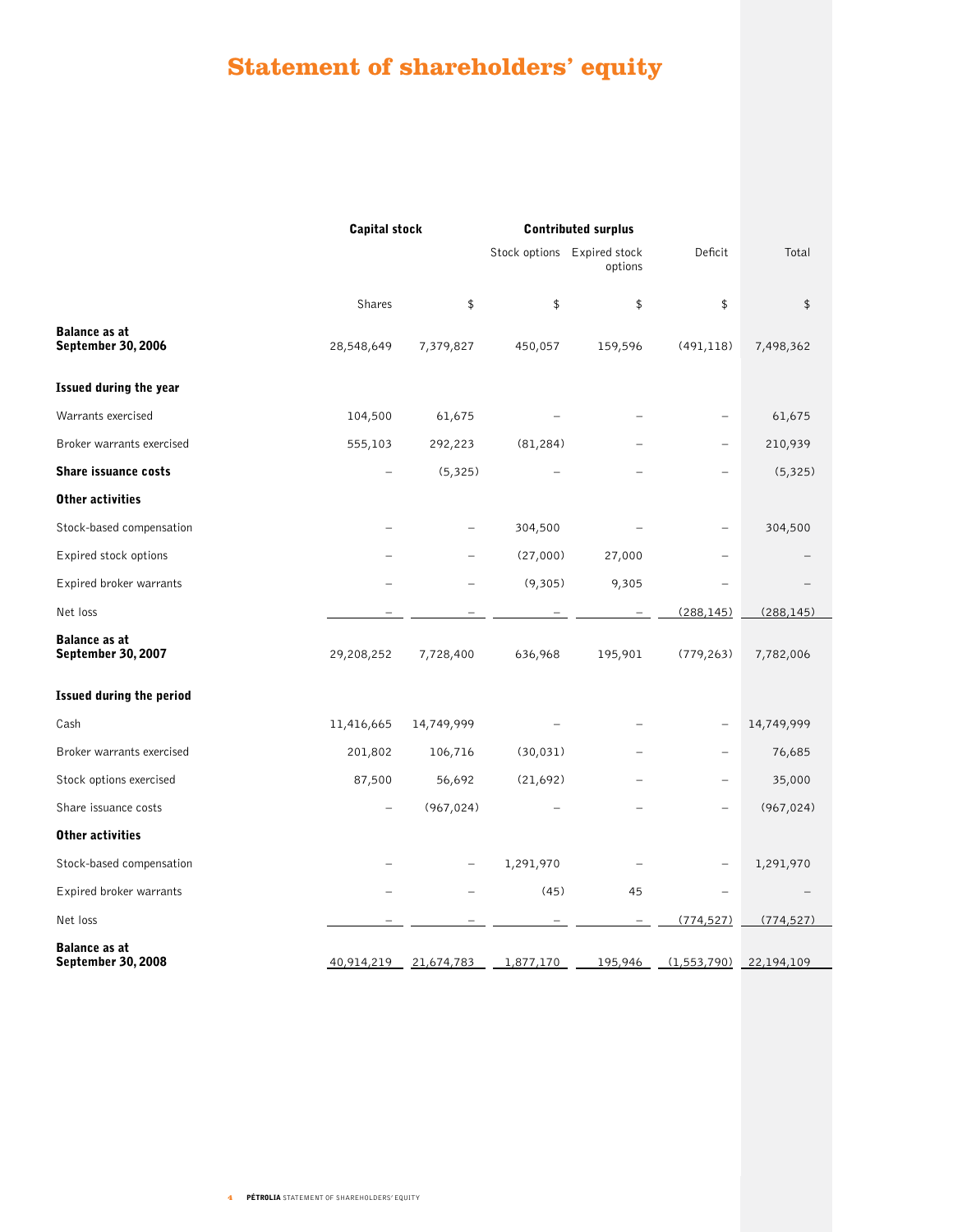# **Statement of deferred exploration expenses**

| Fiscal year ended September 30                                            |           |           |
|---------------------------------------------------------------------------|-----------|-----------|
|                                                                           | 2008      | 2007      |
|                                                                           | \$        | \$        |
| <b>EXPLORATION EXPENSES</b>                                               |           |           |
| Analyses                                                                  | 7,582     | 4,462     |
| Drilling                                                                  | 162,211   | 111,948   |
| Geology                                                                   | 1,008,371 | 310,364   |
| Geophysical surveys                                                       | 4,239,167 | 1,001,874 |
| General exploration expenses                                              | 76,724    | 43,033    |
| Stock-based compensation                                                  | 228,225   | 155,730   |
|                                                                           |           |           |
|                                                                           | 5,722,280 | 1,627,411 |
| <b>DEDUCTIONS</b>                                                         |           |           |
|                                                                           |           |           |
| Exploration subsidies<br>Partner contributions                            | 942,351   | 132,797   |
|                                                                           | 2,714,219 |           |
|                                                                           | 3,656,570 | 132,797   |
| <b>NET INCREASE IN EXPLORATION</b><br><b>EXPENSES FOR THE FISCAL YEAR</b> | 2,065,710 | 1,494,614 |
| <b>BALANCE, BEGINNING OF YEAR</b>                                         | 7,066,177 | 5,571,563 |
|                                                                           |           |           |
| <b>BALANCE, END OF YEAR</b>                                               | 9,131,887 | 7,066,177 |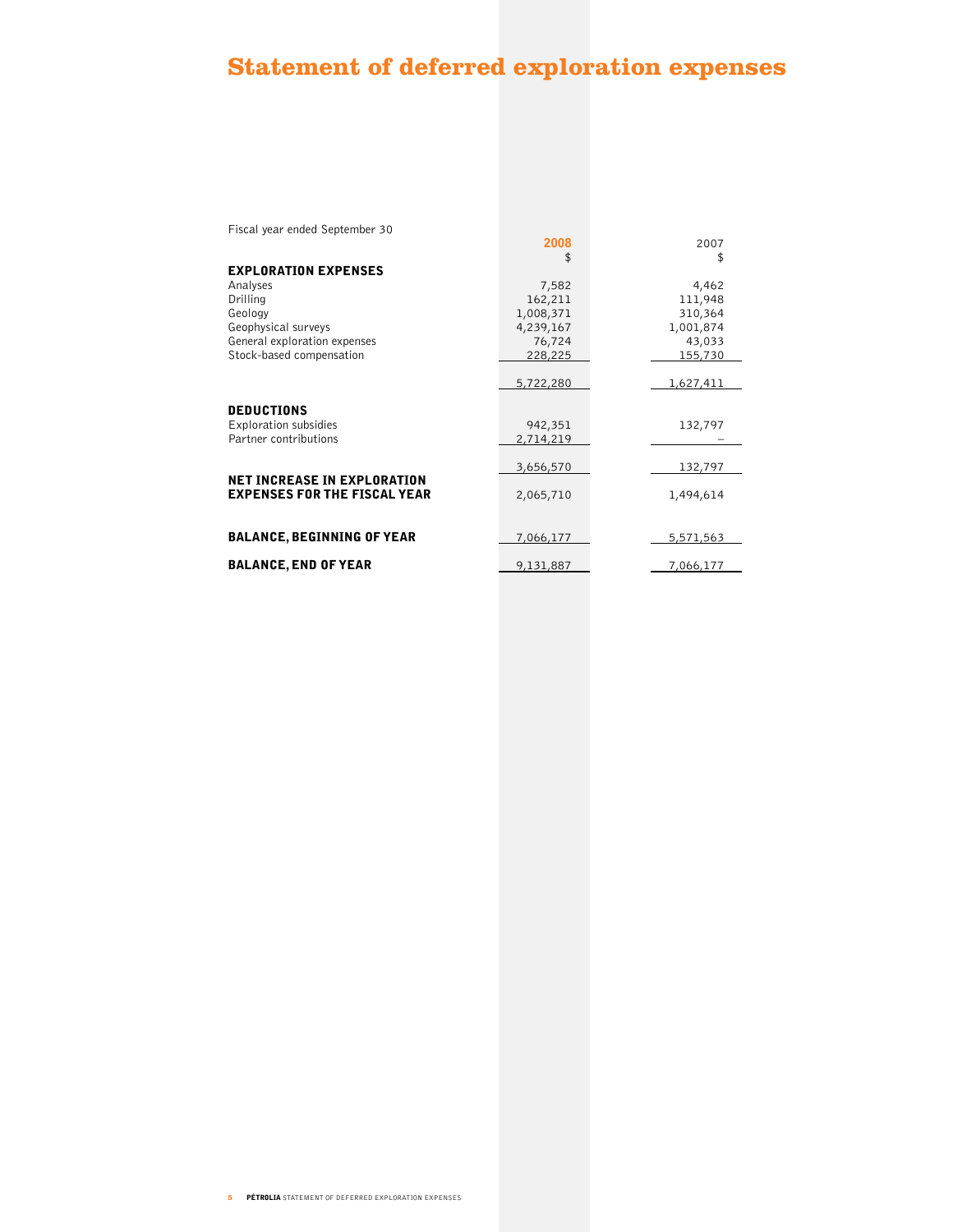# **Statement of cash flows**

| Fiscal year ended September 30                                                                                            | 2008<br>\$                    | 2007<br>\$        |
|---------------------------------------------------------------------------------------------------------------------------|-------------------------------|-------------------|
| <b>OPERATING ACTIVITIES</b><br>Net loss                                                                                   | (774, 527)                    | (288, 145)        |
| Items not affecting cash<br>Stock-based compensation<br>Depreciation of fixed assets<br>Gain on disposal of rolling stock | 668,775<br>33,513<br>(3, 724) | 148,770<br>19,637 |
| Future income taxes<br>Unrealized gain on financial assets                                                                | (290, 534)                    | (106, 240)        |
| held for trading                                                                                                          | (520,000)                     | (220,000)         |
|                                                                                                                           | (305, 429)                    | (445, 978)        |
| Net change in non-cash operating working<br>capital items                                                                 | (156, 689)                    | 49,293            |
|                                                                                                                           | (462, 118)                    | (396, 685)        |
| <b>FINANCING ACTIVITIES</b><br>Deposit on shares to be issued<br>Acquisition of financing                                 |                               | 3,000,000         |
| Capital stock issuance                                                                                                    | 37,889<br>14,861,684          | 272,614           |
| Share issuance costs                                                                                                      | (795, 973)                    | (5,325)           |
| Repayment of long-term debt                                                                                               | (69, 733)                     | (11, 406)         |
|                                                                                                                           | 14,033,867                    | 3,255,883         |
| INVESTING ACTIVITIES                                                                                                      |                               |                   |
| Acquisition of investments                                                                                                |                               | (3,045,000)       |
| Disposal of investments                                                                                                   | 45,000                        |                   |
| Acquisition of fixed assets<br>Disposal of rolling stock                                                                  | (167,060)<br>4,906            | (28,691)<br>2,500 |
| Acquisition of oil and gas properties                                                                                     | (479, 438)                    | (89,081)          |
| Increase in deferred exploration expenses                                                                                 |                               |                   |
| net of deductions                                                                                                         | (1,748,573)                   | (1,533,857)       |
|                                                                                                                           | (2,345,165)                   | (4,694,129)       |
| <b>INCREASE (DECREASE) IN CASH AND</b><br><b>EQUIVALENTS</b>                                                              | 11,226,584                    | (1,834,931)       |
| <b>CASH AND EQUIVALENTS, BEGINNING</b><br><b>OF YEAR</b>                                                                  | <u>48,473</u>                 | 1,883,404         |
| <b>CASH AND EQUIVALENTS, END OF YEAR</b>                                                                                  | 11,275,057                    | 48,473            |
| <b>CASH AND EQUIVALENTS ARE AS FOLLOWS:</b>                                                                               |                               |                   |
|                                                                                                                           |                               |                   |
| Cash<br>Money market fund                                                                                                 | 1,975,357<br>9,299,700        | 48,473            |
|                                                                                                                           | 11,275,057                    | 48,473            |

Additional cash flow information: Note 17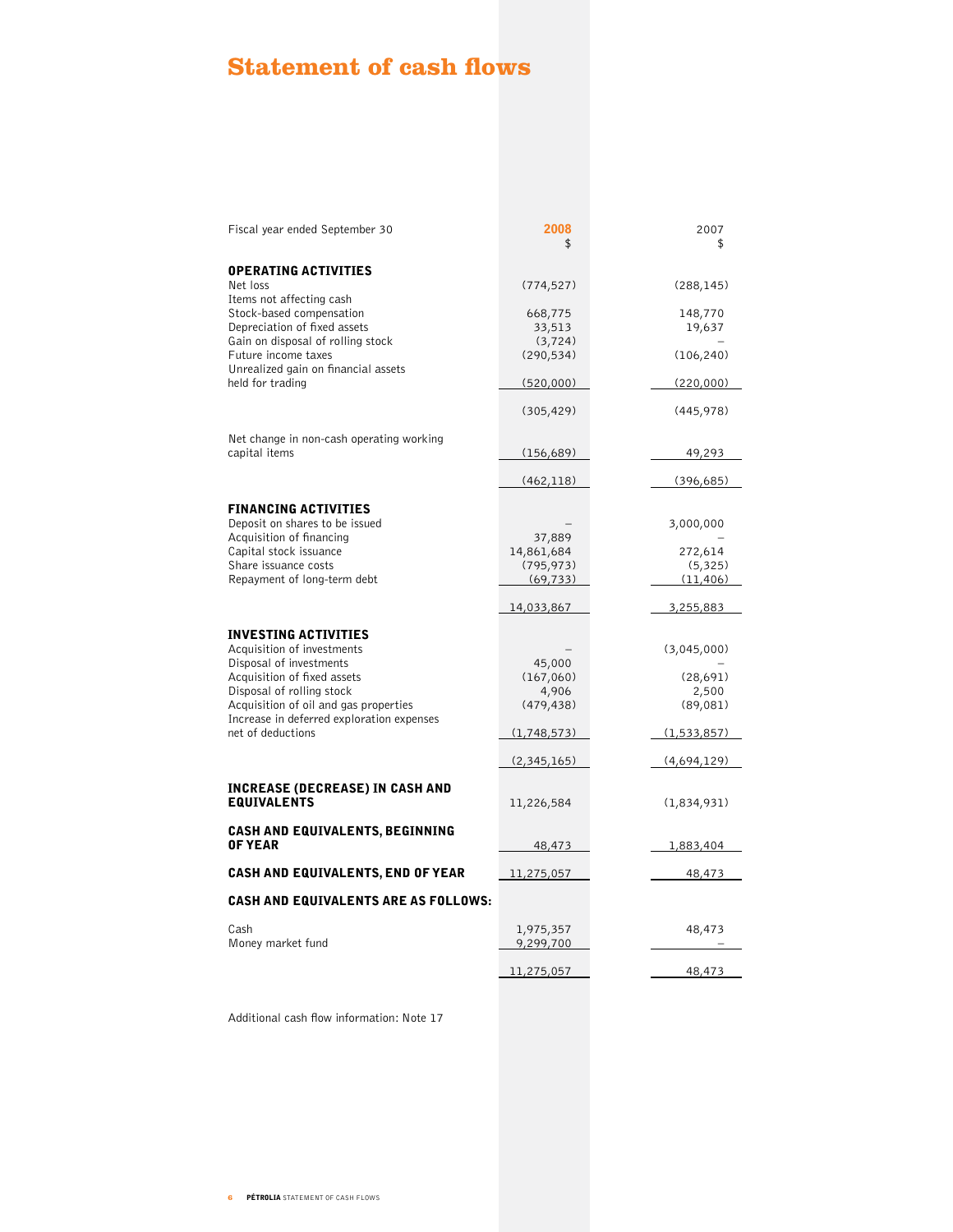# **Notes to financial statements September 30, 2008**

#### 1 INSTRUMENT OF INCORPORATION AND NATURE OF ACTIVITIES

The Company, incorporated under part IA of the Québec Companies Act, is an oil and gas exploration company. Its stock has been listed on the TSX Venture Exchange since February 16, 2005, under the symbol PEA.

The oil and gas properties held by the Company are currently in the exploration stage. The Company's long-term profitability is related in part to the costs and success of the exploration and subsequent development programs. The Company has not yet determined whether its properties hold economically viable reserves.

#### 2 FINANCIAL STATEMENT PRESENTATION

These financial statements were prepared by the Company in accordance with Canadian generally accepted accounting principles (GAAP). The preparation of financial statements in accordance with GAAP requires Management to adopt estimates and assumptions that affect any recorded asset and liability amounts as at the date of the financial statements as well as the recorded income and expense amounts during the reporting periods. Actual results could differ from these estimates. All amounts are expressed in Canadian dollars.

Certain comparative figures have been reclassified to conform to the presentation adopted during fiscal year 2008.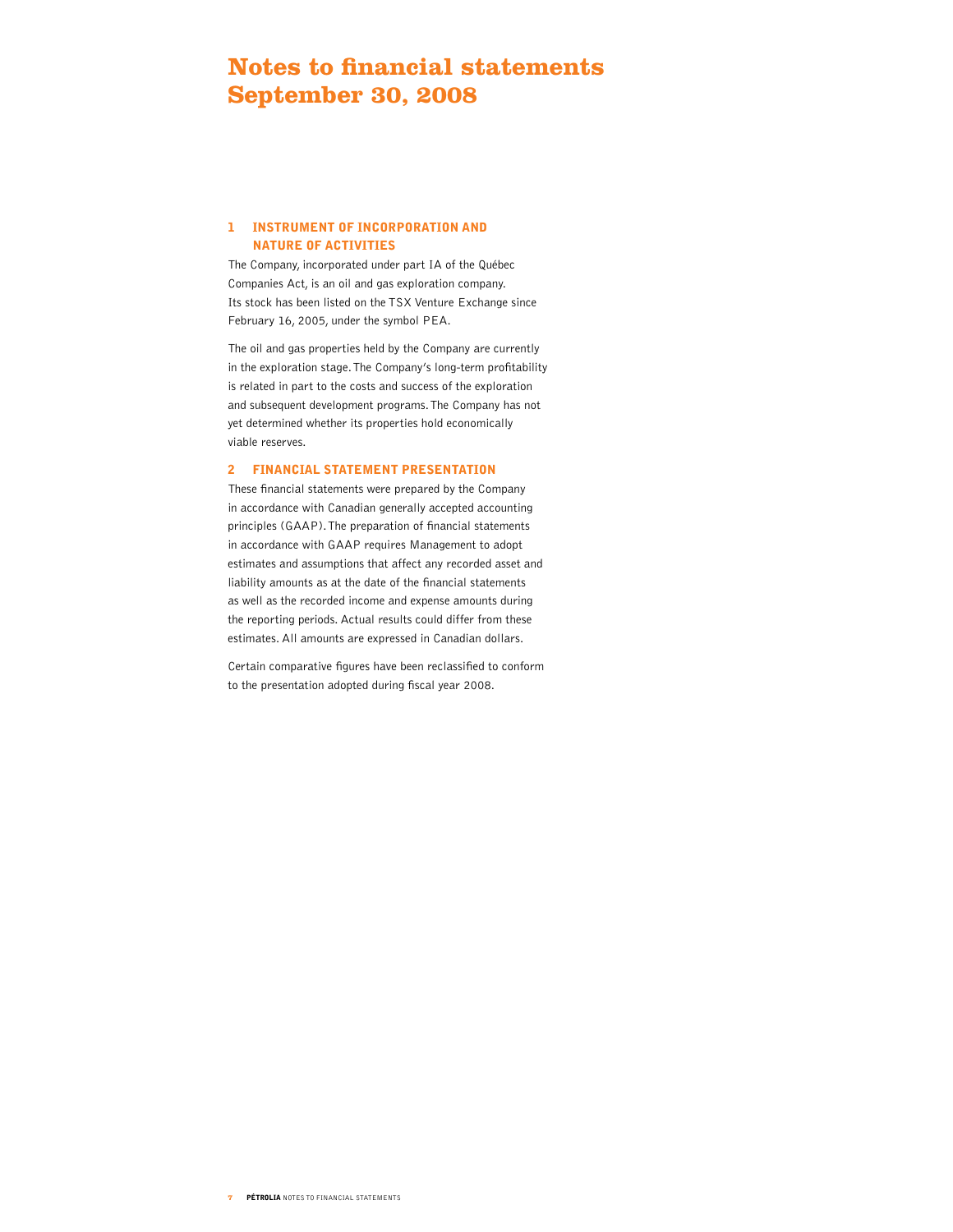#### 3 SIGNIFICANT ACCOUNTING POLICIES

#### New accounting standards

In October 2007, the company adopted the new recommendations of Section 3862 "Financial Instruments – Disclosures" and Section 3863 "Financial Instruments – Presentation," which replace Section 3861 "Financial Instruments – Disclosure and Presentation" of the CICA Handbook. These two new sections put more emphasis on the information to be disclosed regarding the nature and magnitude of the risks involved with financial instruments and how the entity manages these risks. Additional information is presented in Note 4 "Financial Instrument Disclosures".

In October 2007, the Company also adopted the new recommendations of Section 1535 "Capital Disclosures". The new section establishes standards for disclosing information about a Company's capital and how it is managed. The additional information required by the adoption of this standard is presented in Note 5 "Information Regarding Capital".

#### Recording of income

Investment income is recorded when it is earned. Project income is recorded when the exploration work is performed.

#### Foreign currency translation

Monetary assets and liabilities denominated in foreign currencies are converted at the prevailing exchange rate as at the balance sheet date. Income and expenses denominated in foreign currencies are recorded at the prevailing exchange rate as at the transaction date. Foreign exchange gains or losses are included in the Company's net earnings.

#### Fixed assets

Fixed assets are recorded at cost. Depreciation is based on their estimated useful lives using the following methods and annual rates:

Leasehold improvements and the Straight-line straight-line 3 years<br>Office equipment 20% 20% Office equipment<br>
Computer equipment and rolling stock<br>
20% Declining balance<br>
20% Declining balance Computer equipment and rolling stock

Oil and gas properties and deferred exploration expenses

The Company follows the full-cost accounting method, under which costs associated with acquisition, exploration, and property development activities, net of government grants, are recorded by property until the commercial activities begin. These costs include geological and geophysical expenses, the cost of drilling producing and non-producing wells, the portion of overhead expenses directly attributable to these activities, and the estimated installation abandonment expenses. If economically profitable oil and gas reserves are developed, the capitalized costs of the properties in question are transferred to property, plant, and equipment and amortized using units of production for the fiscal year based on probable and demonstrated oil and gas reserves. If it is determined that capitalized acquisition, exploration, and development costs are not recoverable over the estimated useful life of the property, or if the project is abandoned, the project is written down to its net realizable value.

The recovery of amounts recorded for oil and gas properties and related deferred exploration costs depends on the discovery of economically recoverable reserves, the Company's ability to obtain the necessary financing to complete development and future profitable production, or the proceeds from disposal of such properties. Amounts recorded for oil and gas properties and deferred exploration costs do not necessarily represent the present or future value. Lastly, the Company's activities are subject to governmental regulation.

Methods Rate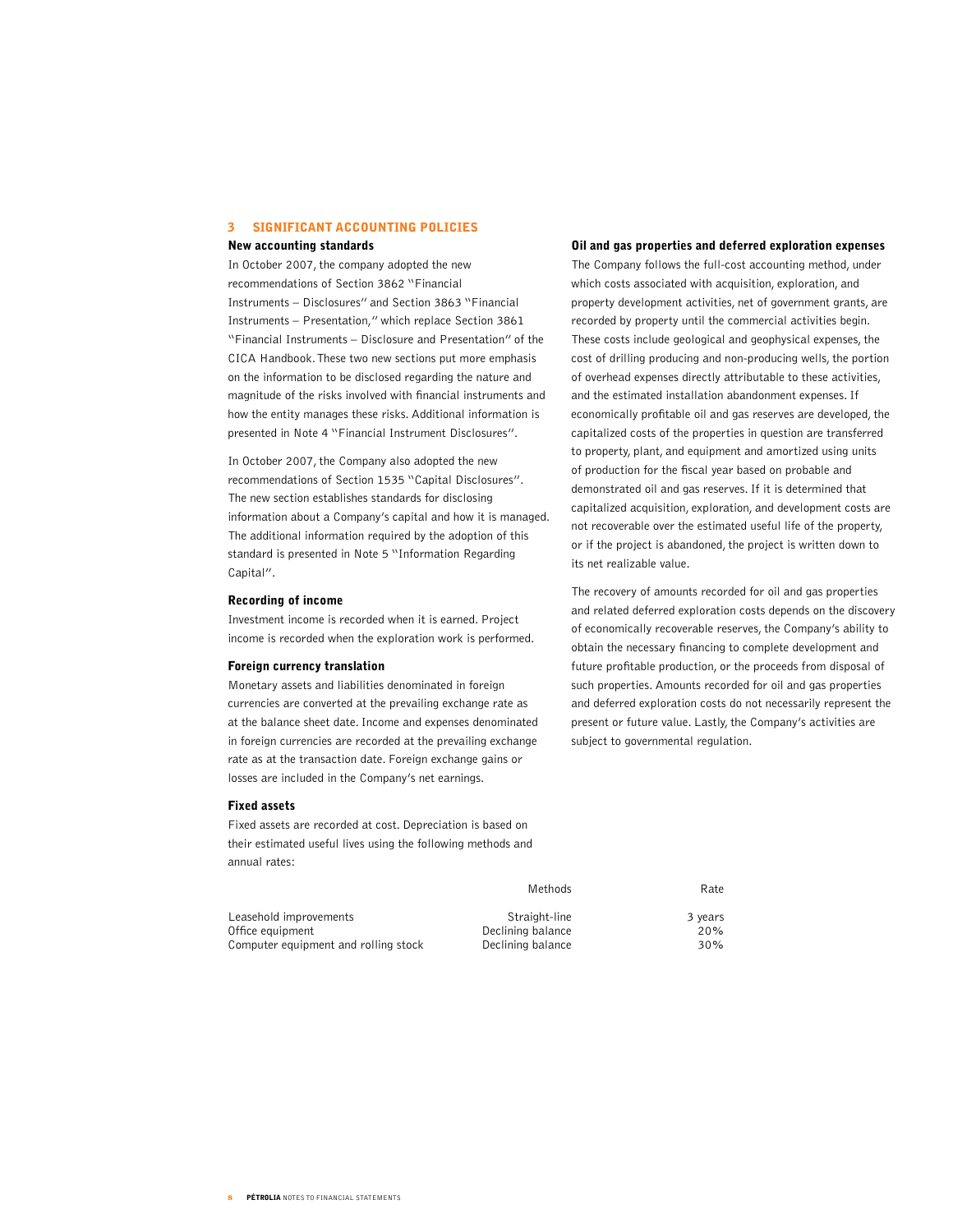#### 3 SIGNIFICANT ACCOUNTING POLICIES (continued)

#### Site restoration costs

A provision for restoration costs, net of any expected recovery, is recorded if such costs are reasonably determinable. This provision is calculated based on estimated costs according to the expected method and the extent of environmental remedial work, in accordance with legislative requirements, industry practices, current technology, and the potential future use of the site. In addition, a provision is established once Management approves the sale or closure of an oil or gas property and is recorded at fair value in consideration of the increased cost of the assets in question.

#### Joint venture activities

The Company conducts certain oil and gas exploration activities on a joint venture basis. The present financial statements take into account only the Company's proportionate interest in such activities.

#### Government subsidies and partner contributions

Exploration tax credits, subsidies related to exploration expenses, and partner contributions are accounted for and applied against exploration expenses. Subsidies related to operations are recorded as revenues in the statement of income.

In the event of any variances between the amounts of government subsidies claimed by the Company and those granted by the tax authorities, the resulting gain or loss will be recorded in the fiscal year in which these variances are recognized.

#### Income taxes

The Company uses the tax liability method of accounting for income taxes. Under this method, future income tax debits and credits are determined according to differences between the book value and tax value of assets and liabilities. They are measured by applying enacted or substantively enacted tax rates and laws as of the date of the financial statements for the fiscal years in which the temporary differences are expected to be recovered.

In accordance with the tax laws, deductions for resource expenses related to exploration and development activities and financed by flow-through shares have been forfeited in favour of the investors. Under the tax liability method used to account for income taxes, future income taxes related to differences arising at the time of the forfeiture have been accounted for with a corresponding charge to share issuance costs.

#### Basic and diluted net loss per share

Net loss per share is calculated according to the weighted average of outstanding shares during the reporting period. The diluted net loss per share is similar to the net loss per share, since the exercising of warrants and stock options would have the effect of reducing the loss per share.

#### Stock-based compensation

The Company accounts for the allocation of stock options granted under the stock option plan and also accounts for the allocation of broker warrants as part of certain funding on a fair value basis. Stock options granted to salaried and nonsalaried persons and broker warrants are accounted for on the basis of their fair value according to the Black-Scholes option pricing model.

When options and broker warrants are granted, the compensation expenses are applied to the activity in question and offset in contributed surplus.

Any consideration paid by the participants when options and broker warrants are exercised, as well as the contributed surplus created when options and broker warrants are allocated, are credited to capital stock.

#### Capital stock

Capital stock issued as non-monetary consideration is accounted for at the fair market value of the shares to be issued by the Company and depends on the stock price on the date on which the stock issuance agreement was entered into.

#### Cash and equivalents

The Company's cash and equivalents include cash and shortterm investments that are convertible into cash at any time.

#### Future accounting changes

The CICA released the following new sections, which will apply to the Company's interim and annual financial statements beginning on October 1, 2008.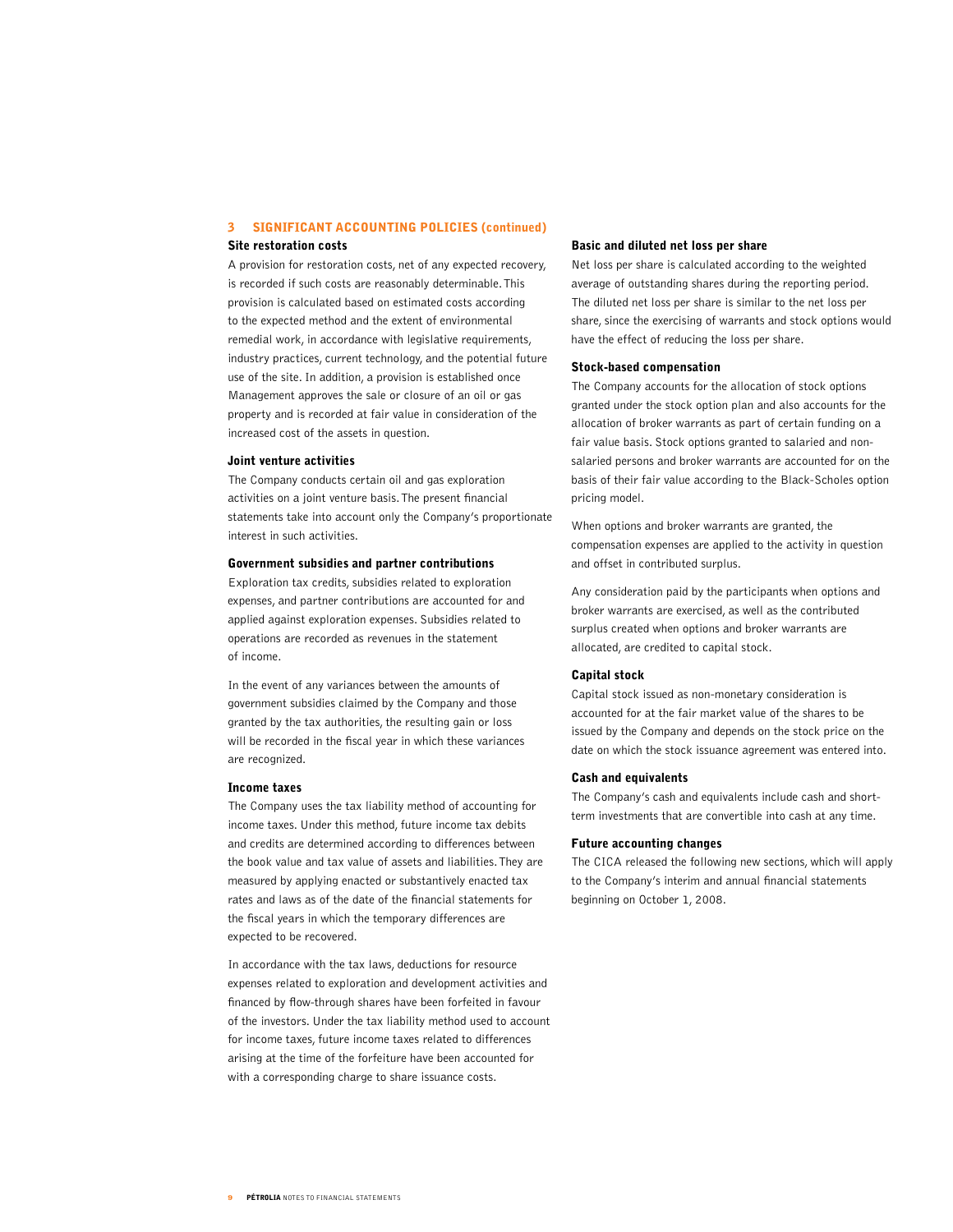#### 3 SIGNIFICANT ACCOUNTING POLICIES (continued)

General standards of financial statement presentation In June 2007, the CICA modified Section 1400 "General Standards of Financial Statement Presentation" in order to require Management to assess the Company's ability to continue its operations for, but not limited to, a minimum period of twelve months from the closing date of the fiscal period. These new requirements apply to fiscal years that started on or after January 1, 2008. Accordingly, the Company will apply

them beginning October 1, 2008. The new requirements cover only the information to be disclosed and will have no impact on the Company's financial results.

#### Goodwill and intangible assets

In February 2008, the CICA issued the new Section 3064, "Goodwill and Intangible Assets", which supersedes Section 3062, "Goodwill and Other Intangible Assets". The release of this new section led to the elimination of Section 3450, "Research and Development Costs", as well as the resulting modifications to certain recommendations of the CICA Handbook. The new section establishes standards for for-profit companies in the recognition, measurement, presentation, and disclosure of goodwill and intangible assets. This new section applies to fiscal years begun on or after October 1, 2008. Accordingly, the Company will apply them from this date. Management currently assesses the impact of applying this new section on the financial statements but feels that it is unlikely to have any impact on them.

#### International financial reporting standards

The CICA Accounting Standards Board (AcSB) has adopted a strategic plan to converge with the International Financial Reporting Standards (IFRS) for companies having accountability obligations. As the AcSB confirmed on February 13, 2008, the conversion requires companies that have accountability obligations to adopt the IFRS fully in 2011. The transition to the IFRS will apply to interim and financial statements for fiscal years begun on or after January 1, 2011. The Company will switch to the new standards according to the schedules established by these new rules and will closely monitor all changes resulting from this convergence. To date, the Company has not evaluated the impact of these new standards.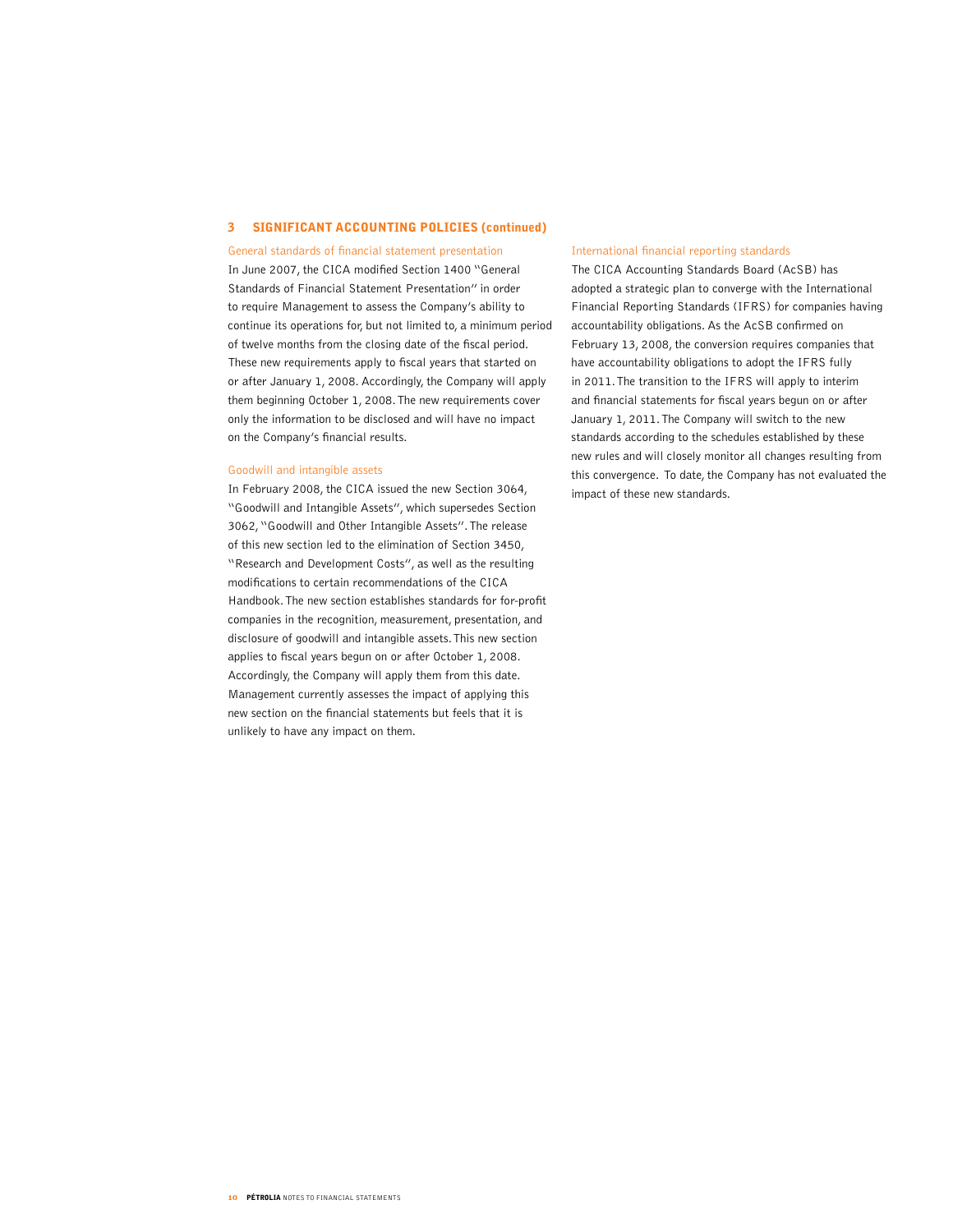#### 4 FINANCIAL INSTRUMENT DISCLOSURES

#### Fair value

The Company holds the following financial instruments:

#### i) Instruments held for trading designated as held for trading

Cash and equivalents as well as investments are recorded at fair value at each balance sheet reporting date. Any variation in the fair value is presented in net earnings in the period during which these variations occur. The fair value of equity instruments is based on the market price for the investments in question.

#### ii) Loans and receivables

The book value of receivables is close to their fair value because of their short-term maturity. After their initial fair value valuation, they are valued at the amortized cost using the effective interest method, which generally corresponds to coSt.

#### iii) Other financial liabilities

The book value of payables and accrued expenses is close to their fair value because of their short-term maturity. After their initial fair value valuation, they are valued at the amortized cost using the effective interest method, which generally corresponds to coSt.

#### Risk management policy

The Company's financial assets and liabilities expose it to various risks. The following analysis provides an assessment of the risks as at September 30, 2008, the date of the balance sheet.

#### Credit risk

Financial instruments that potentially subject the Company to credit risk consist primarily of cash and equivalents and accounts receivable. The Company's cash and equivalents are held with or issued by first-class financial institutions. Receivables mostly represent sums due from the federal and provincial government and partners. Therefore, Management considers the risk of non-performance on these instruments to be very minimal.

#### Liquidity risk

Liquidity risks are the risks that the Company would be unable to cope with its financial obligations at the required times or could only do so at excessive coSt. The Company finances its growth through the issuance of shares. One of Management's main financial objectives is to maintain an optimal level of liquidities by actively managing the exploration work to be performed. Considering the liquid resources at the Company's disposal, Management feels that the liquidity risks to which the Company is exposed are low.

#### Market risk

Market risk is the risk that the fair value of the investment held for trading would fluctuate due to market price variations.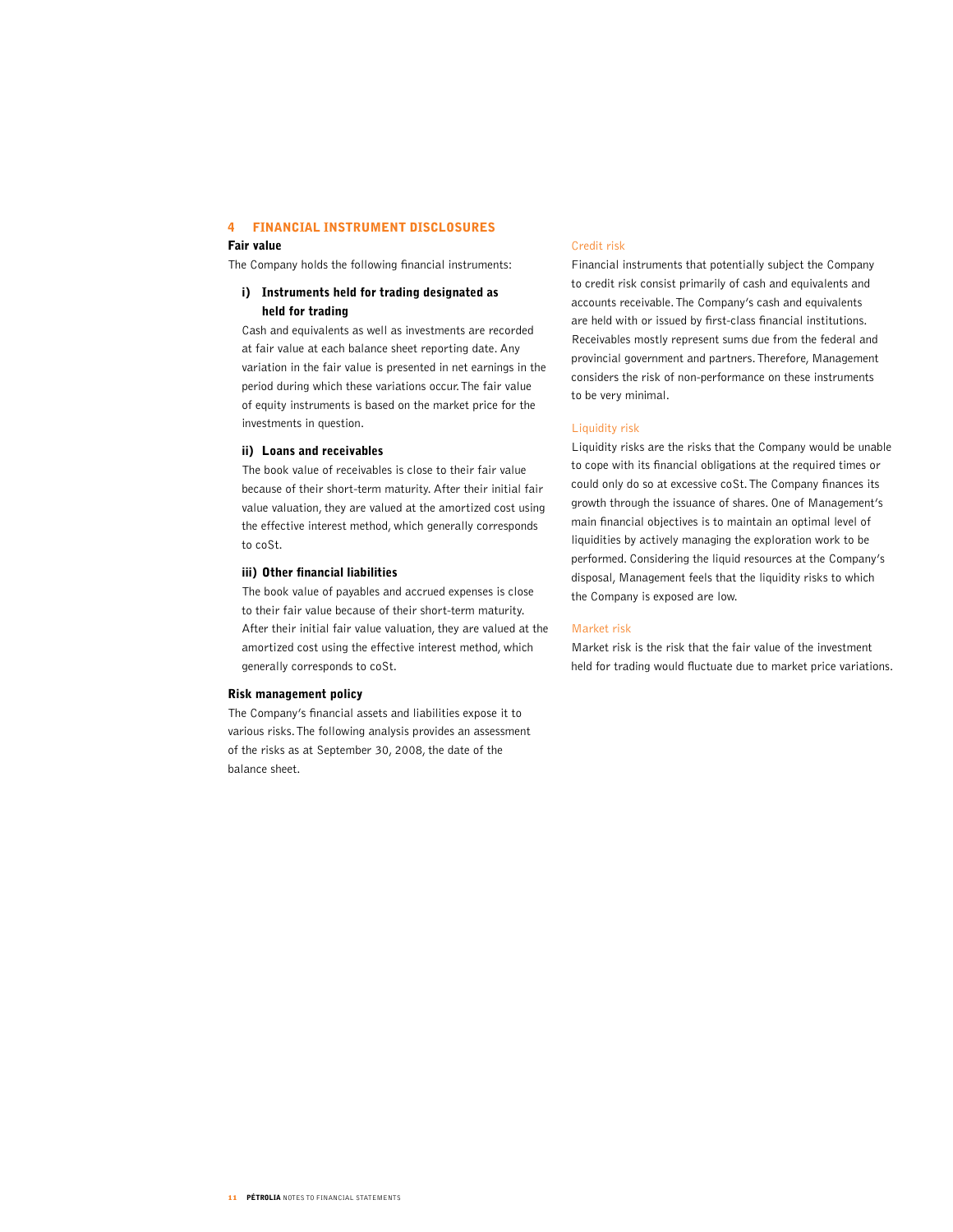#### 5 INFORMATION REGARDING CAPITAL

In its capital management operations, the Company's objectives are to:

- • Maintain financial flexibility in order to preserve its capacity to meet its financial commitments, including its potential obligations resulting from additional acquisitions
- • Maintain a capital structure allowing the Company to encourage the financing of its growth strategy
- • Optimize the use of its capital in order to offer its shareholders a good return on their investment

The Company defines its capital as follows:

- • Equity capital
- • Cash and equivalents

The Company's financial strategy is developed and adapted based on market conditions in order to maintain a flexible capital structure in compliance with the aforementioned objectives and to respond to the characteristics of the risks linked to the underlying assets. In order to maintain its capital structure, the Company, being in its early stages, is required to issue new shares.

The Company's capital management objectives, policies, and procedures have not changed since October 1, 2007.

The Company is currently meeting all of its financial commitments.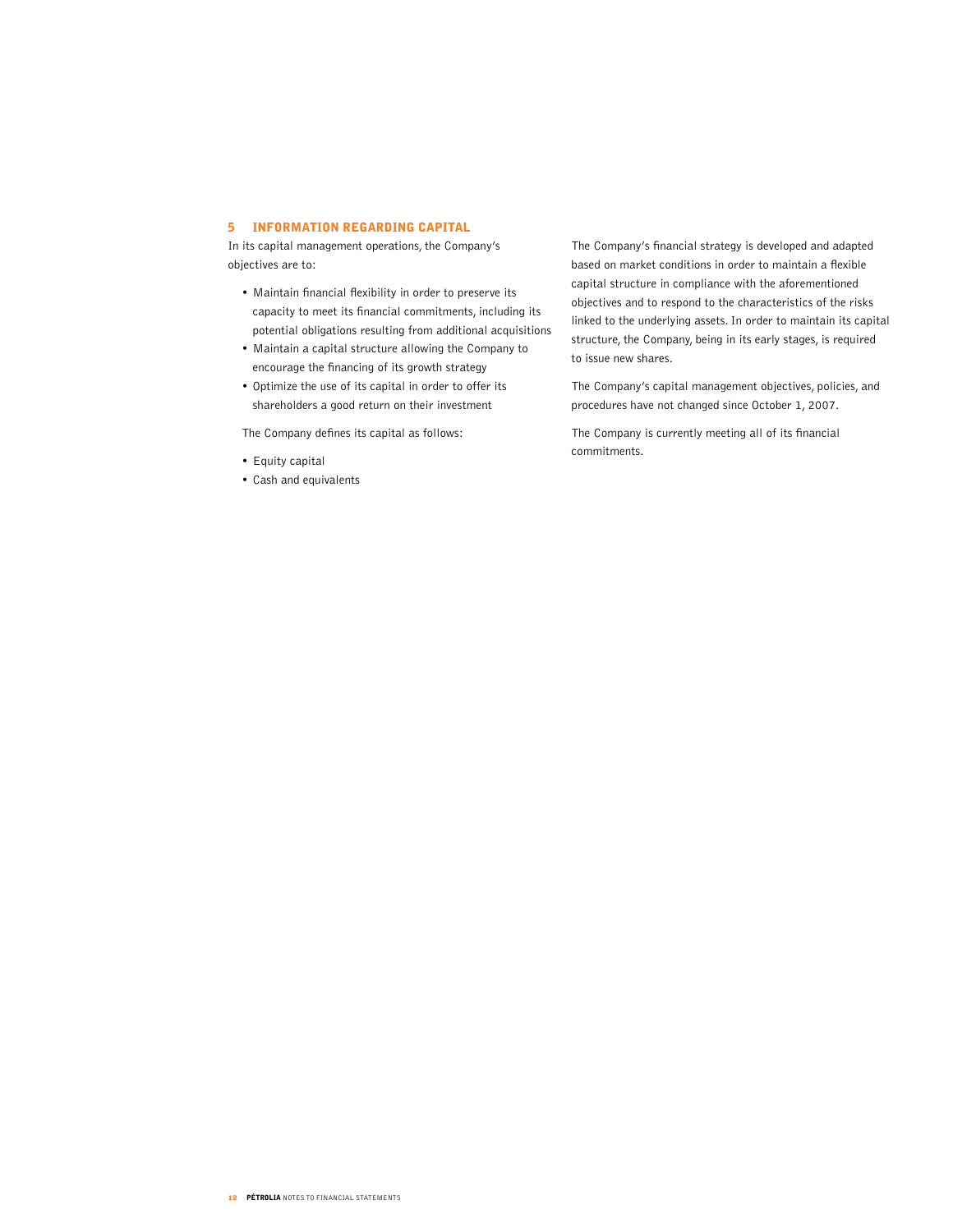#### 6 RECEIVABLES

|                        | 2008<br>\$ | 2007    |
|------------------------|------------|---------|
| Partners               | 1,687,499  | 82,801  |
| Consumer tax credits   | 258,528    | 28,952  |
| Tax credits receivable | 942,351    | 134,207 |
| Interest receivable    |            | 13,041  |
| Others                 | 139,234    | 2,682   |
|                        |            |         |
|                        | 3,027,612  | 261,683 |

Tax credits pertain to applications that have not yet been examined by the tax authorities.

## 7 INVESTMENTS

|                                                                                                                                 | 2008<br>\$ | 2007    |
|---------------------------------------------------------------------------------------------------------------------------------|------------|---------|
| Gastem Inc. 1,000,000 common shares<br>(cost: \$100,000 in 2008 and 2007) (Note 18)<br>Investment certificate, 3.6%, matured in | 1,040,000  | 520,000 |
| March 2008                                                                                                                      |            | 45,000  |
|                                                                                                                                 | 1,040,000  | 565,000 |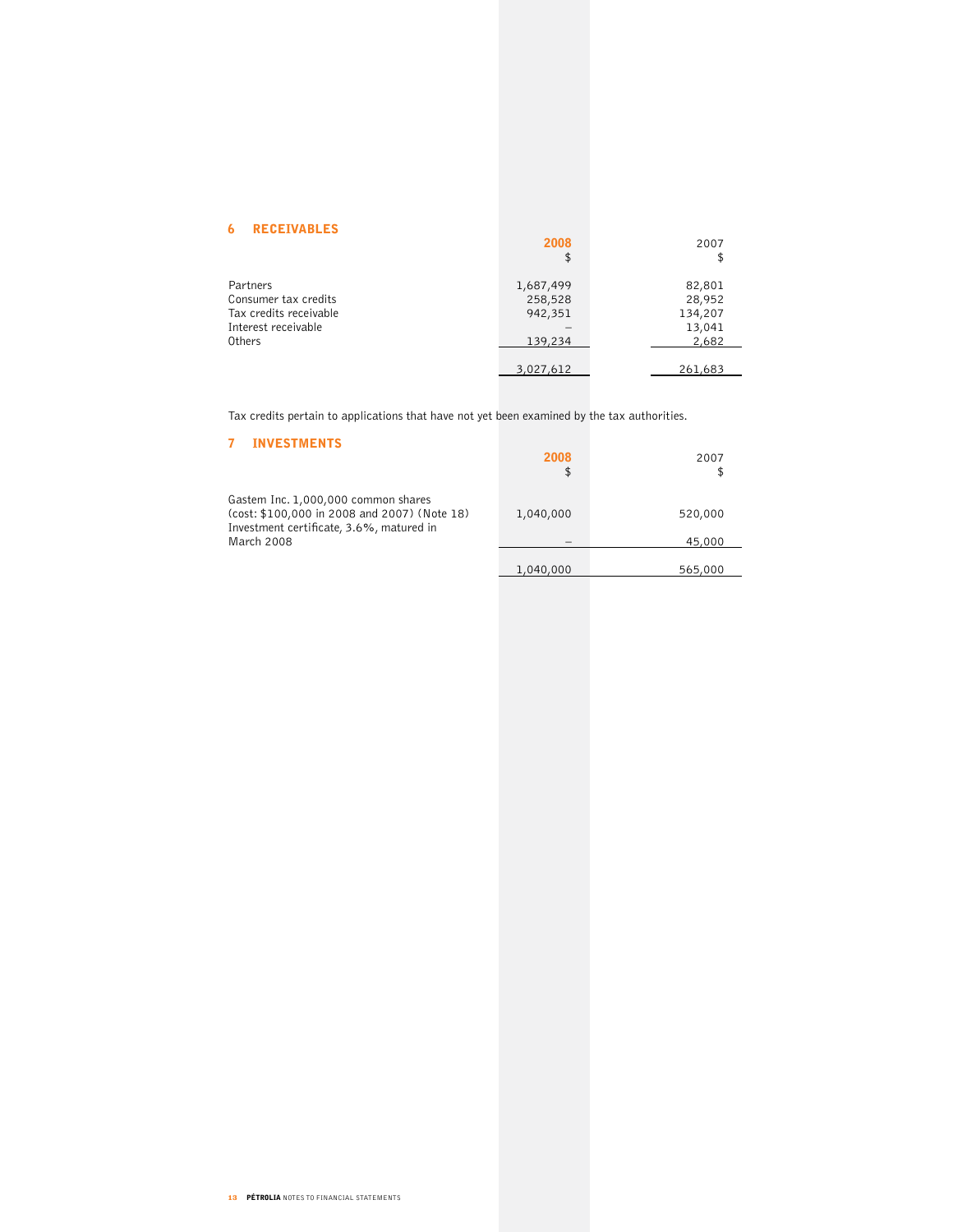#### 8 FIXED ASSETS

|                                                                          |                             | 2008<br>\$                  |                             | 2007<br>\$                 |
|--------------------------------------------------------------------------|-----------------------------|-----------------------------|-----------------------------|----------------------------|
|                                                                          | Cost                        | Accumulated<br>depreciation | Net value                   | Net value                  |
| Leasehold improvements<br>Computer and office equipment<br>Rolling stock | 18,387<br>73,172<br>170,302 | 5,205<br>20,080<br>42,013   | 13,182<br>53,092<br>128,289 | 10,752<br>27,287<br>29,108 |
|                                                                          | 261,861                     | 67,298                      | 194,563                     | 67,147                     |

As part of its regular fixed asset replacement and improvement plan, the Company disposed of rolling stock.

| 9<br><b>OIL AND GAS PROPERTIES</b> | 2008<br>\$ | 2007<br>\$ |
|------------------------------------|------------|------------|
| Quebec                             |            |            |
| Anticosti                          | 205,793    |            |
| Edgar                              | 15,003     | 10,002     |
| Gaspésia                           | 257,770    | 188,660    |
| Gaspé and Gastonguay               | 1,573,529  | 1,386,107  |
| Marcel-Tremblay                    | 6,633      |            |
| Others                             |            | 4,746      |
| <b>New Brunswick</b>               |            |            |
| Dalhousie                          | 31,424     | 21,199     |
|                                    | 2,090,152  | 1,610,714  |

#### Gaspé and Gastonguay properties

On May 6, 2008, the Company signed a comprehensive agreement that amended a prior agreement with Junex pertaining to the Gaspé and Gastonguay properties. Under this agreement, Pétrolia acquired a 100% interest over an area of 6,043 km<sup>2</sup> on these properties, subject to royalties varying from 0.5% to 2.5% of the future production of hydrocarbons. Also, under this agreement, Pétrolia and Junex agreed to become 50/50 partners in a block of permits covering an approximate area of 291  $km^2$ , with Junex acting as operator. On this same date, a second agreement defined a development area of 9 km<sup>2</sup> around the Pétrolia Haldimand No. 1 well, in which Pétrolia holds 45% interest, Junex holds 45%, and Gastem holds 10%. Some permits for these properties are subject to royalties of 5%.

#### Bourque project

During the fiscal year, the Company signed a \$20M farmout agreement with the oil company Pilatus, which is initiated by the Company. Over the next five years, this company will be able to earn a 70% interest in the Bourque project's four permits by investing \$20M into exploration and development work under the following terms:

- Over the first 18 months, the oil company had to carry out a seismic profile of a minimum amount of \$2.5M to secure its right to participate in this agreement. This term was fulfilled as at September 30, 2008.
- During the first three years, it must invest a cumulative amount of \$8M into exploration work in order to earn a 24% interest in the project.
- During the first five years, by investing a cumulative amount of \$16M, it will be able to increase its interest to 48% and, by investing an additional \$4M for a total of \$20M, further increase its interest to 70%.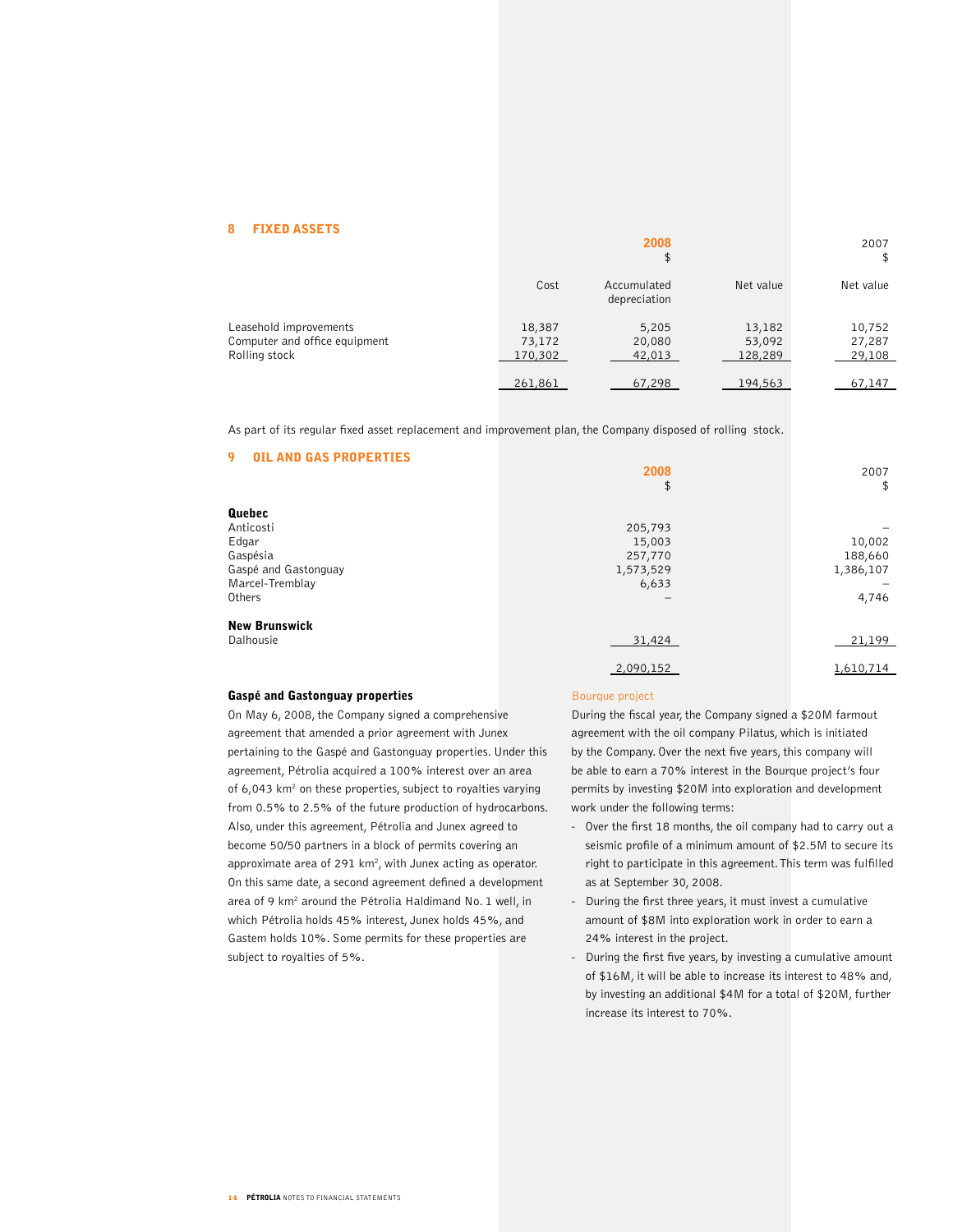## 9 OIL AND GAS PROPERTIES (continued)

#### Anticosti property

During the fiscal year, Company acquired all rights belonging to Hydro-Québec on Anticosti Island. In consideration, a preferred royalty on future oil production will be paid to Hydro-Québec. Under this agreement, Pétrolia shares an interest with Corridor Resources Inc. varying between 25% and 50% in 35 exploration permits for the Island and acts as operator for most of them.

#### Saint-Simon property

The Company holds a 10% interest in the Saint-Simon well and the geological structure.

Under the commitments described in Note 14, the balance of the work to be performed is broken down as follows: Properties 2009 2010 2011 2012  $\updownarrow$  \$ \$ \$ Edgar – 55,136 125,025 – Marcel-Tremblay 35,770 49,748 66,330 82,912 Dalhousie 906,684 – – –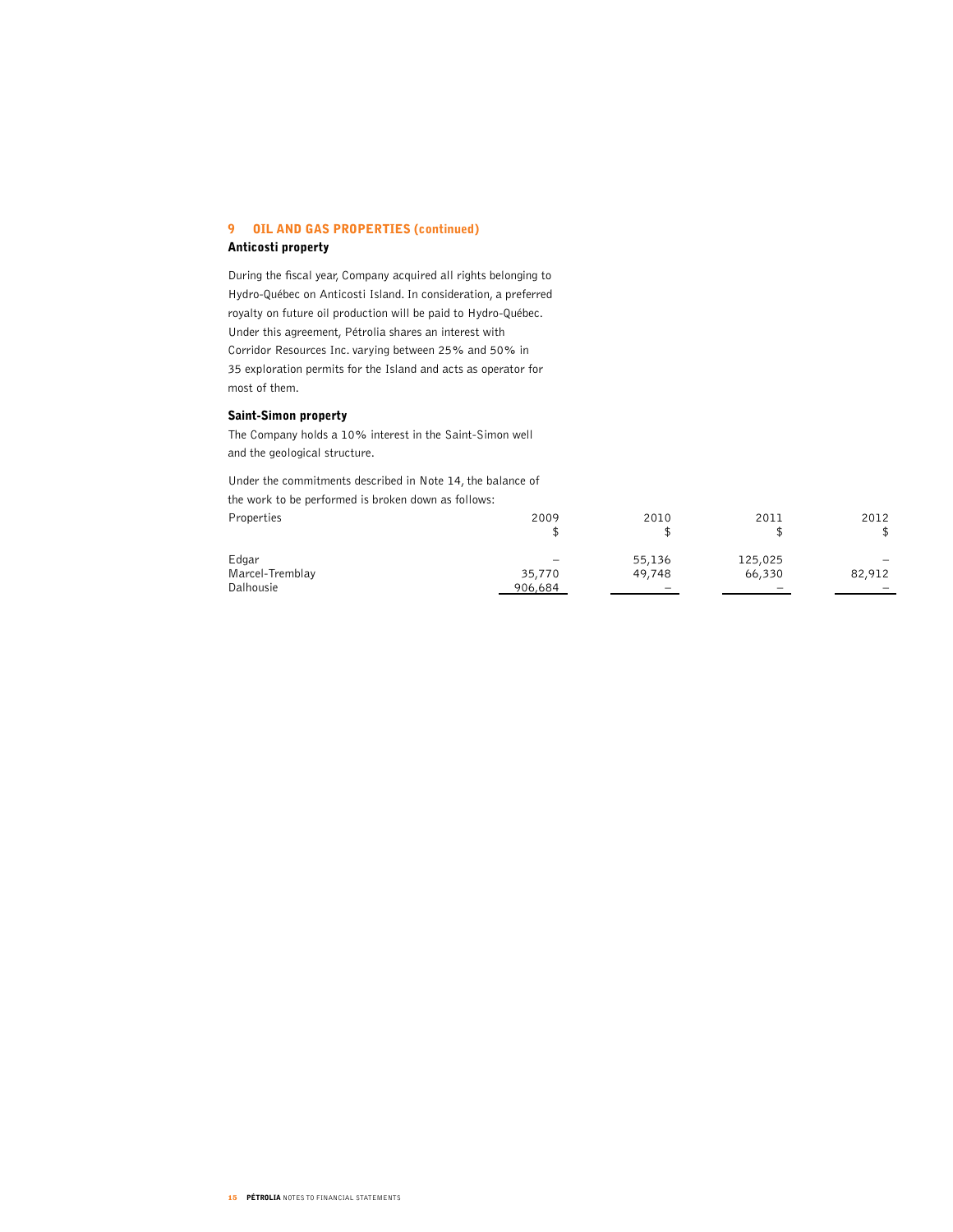| 10<br><b>DEFERRED EXPLORATION EXPENSES</b>      |                     |           |              |
|-------------------------------------------------|---------------------|-----------|--------------|
|                                                 | <b>September 30</b> | Additions | September 30 |
|                                                 | 2008                |           | 2007         |
|                                                 | \$                  | \$        | \$           |
|                                                 |                     |           |              |
| <b>Quebec</b>                                   |                     |           |              |
| Anticosti                                       | 1,096,296           | 1,096,296 |              |
| Edgar                                           | 230,883             | 25,418    | 205,465      |
| Gaspésia                                        | 3,119,249           | 664,147   | 2,455,102    |
| Gaspé and Gastonguay                            | 8,267,463           | 3,845,357 | 4,422,106    |
| Marcel-Tremblay                                 | 23,009              | 23,009    |              |
| Saint-Simon                                     | 102,707             |           | 102,707      |
| Others                                          |                     | (26, 286) | 26,286       |
| <b>New Brunswick</b>                            |                     |           |              |
| Dalhousie                                       | 114,118             | 94,339    |              |
|                                                 |                     |           | 19,779       |
|                                                 | 12,953,725          | 5,722,280 | 7,231,445    |
|                                                 |                     |           |              |
| Less                                            |                     |           |              |
| Exploration subsidies and partner contributions |                     |           |              |
| Anticosti                                       |                     |           |              |
| Edgar                                           | 356,084             | 356,084   |              |
|                                                 | 19,754              | 8,242     | 11,512       |
| Gaspésia                                        | 262,075             | 208,477   | 53,598       |
| Gaspé and Gastonguay                            | 3,169,477           | 3,085,441 | 84,036       |
| Marcel-Tremblay                                 | 7,526               | 7,526     |              |
| Dalhousie                                       | 6,922               |           | 6,922        |
| Others                                          |                     | (9,200)   | 9,200        |
|                                                 | 3,821,838           | 3,656,570 | 165,268      |
|                                                 |                     |           |              |
|                                                 | 9,131,887           | 2,065,710 | 7,066,177    |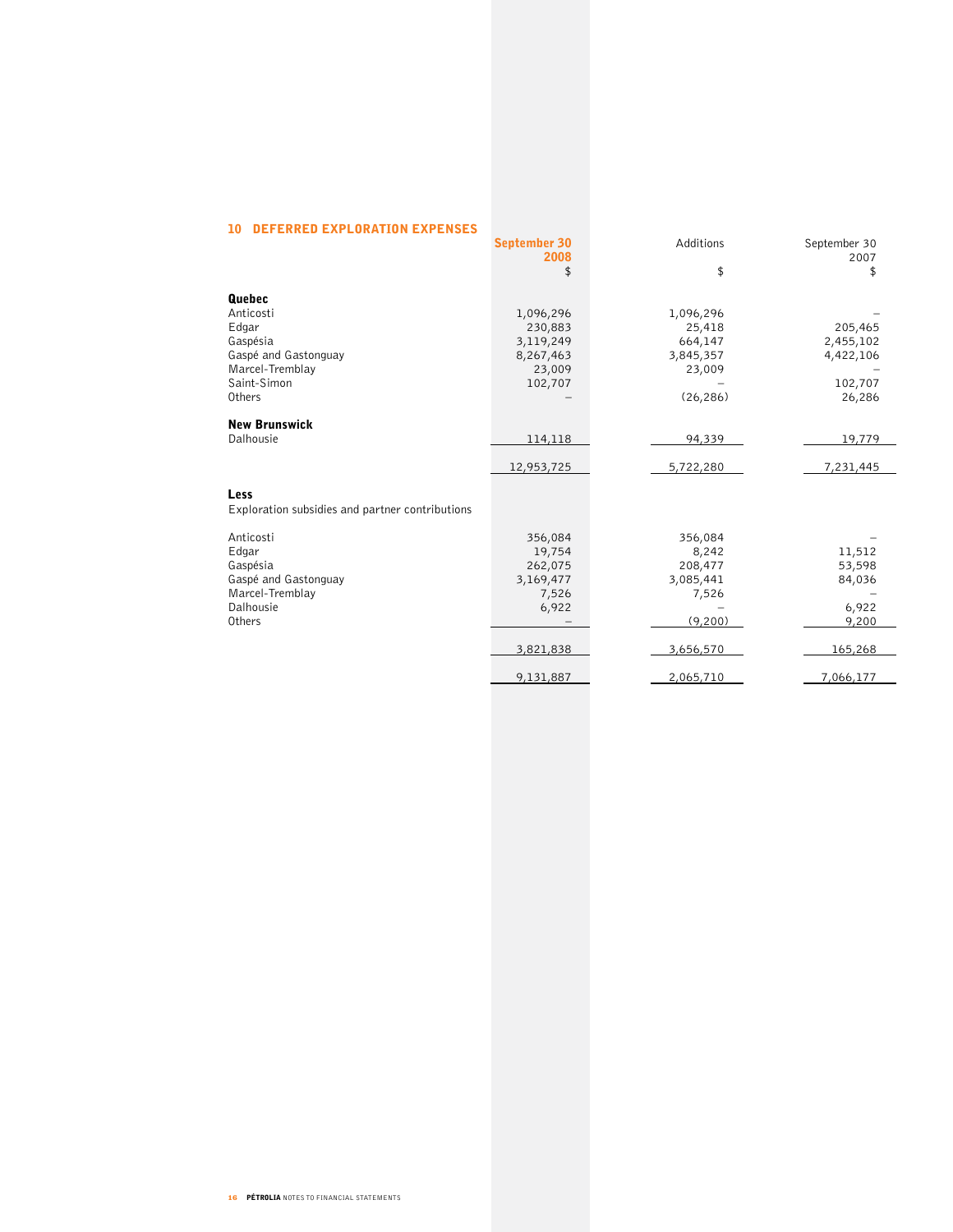# 10 DEFERRED EXPLORATION EXPENSES (continued)

| September 30<br>Additions<br>September 30<br>2007<br>2006<br>\$<br>\$<br>\$<br><b>Quebec</b><br>Edgar<br>205,465<br>203,269<br>2,196<br>Gaspésia<br>2,455,102<br>985,444<br>1,469,658<br>Gaspé and Gastonguay<br>4,422,106<br>392,490<br>4,029,616<br>Saint-Simon<br>102,707<br>143<br>102,564<br>Others<br>26,286<br>26,286<br><b>New Brunswick</b><br>Dalhousie<br>19,779<br>19,779<br>7,231,445<br>1,627,411<br>5,604,034<br>Less<br>Exploration subsidies and partner contributions<br>Edgar<br>11,512<br>11,512<br>53,598<br>Gaspésia<br>21,127<br>32,471<br>Gaspé and Gastonguay<br>84,036<br>84,036<br>Dalhousie<br>6,922<br>6,922<br>Others<br>9,200<br>9,200<br>165,268<br>132,797<br>32,471 |
|-------------------------------------------------------------------------------------------------------------------------------------------------------------------------------------------------------------------------------------------------------------------------------------------------------------------------------------------------------------------------------------------------------------------------------------------------------------------------------------------------------------------------------------------------------------------------------------------------------------------------------------------------------------------------------------------------------|
|                                                                                                                                                                                                                                                                                                                                                                                                                                                                                                                                                                                                                                                                                                       |
|                                                                                                                                                                                                                                                                                                                                                                                                                                                                                                                                                                                                                                                                                                       |
|                                                                                                                                                                                                                                                                                                                                                                                                                                                                                                                                                                                                                                                                                                       |
|                                                                                                                                                                                                                                                                                                                                                                                                                                                                                                                                                                                                                                                                                                       |
|                                                                                                                                                                                                                                                                                                                                                                                                                                                                                                                                                                                                                                                                                                       |
|                                                                                                                                                                                                                                                                                                                                                                                                                                                                                                                                                                                                                                                                                                       |
|                                                                                                                                                                                                                                                                                                                                                                                                                                                                                                                                                                                                                                                                                                       |
|                                                                                                                                                                                                                                                                                                                                                                                                                                                                                                                                                                                                                                                                                                       |
|                                                                                                                                                                                                                                                                                                                                                                                                                                                                                                                                                                                                                                                                                                       |
|                                                                                                                                                                                                                                                                                                                                                                                                                                                                                                                                                                                                                                                                                                       |
|                                                                                                                                                                                                                                                                                                                                                                                                                                                                                                                                                                                                                                                                                                       |
|                                                                                                                                                                                                                                                                                                                                                                                                                                                                                                                                                                                                                                                                                                       |
|                                                                                                                                                                                                                                                                                                                                                                                                                                                                                                                                                                                                                                                                                                       |
|                                                                                                                                                                                                                                                                                                                                                                                                                                                                                                                                                                                                                                                                                                       |
|                                                                                                                                                                                                                                                                                                                                                                                                                                                                                                                                                                                                                                                                                                       |
|                                                                                                                                                                                                                                                                                                                                                                                                                                                                                                                                                                                                                                                                                                       |
|                                                                                                                                                                                                                                                                                                                                                                                                                                                                                                                                                                                                                                                                                                       |
|                                                                                                                                                                                                                                                                                                                                                                                                                                                                                                                                                                                                                                                                                                       |
|                                                                                                                                                                                                                                                                                                                                                                                                                                                                                                                                                                                                                                                                                                       |
|                                                                                                                                                                                                                                                                                                                                                                                                                                                                                                                                                                                                                                                                                                       |
|                                                                                                                                                                                                                                                                                                                                                                                                                                                                                                                                                                                                                                                                                                       |
|                                                                                                                                                                                                                                                                                                                                                                                                                                                                                                                                                                                                                                                                                                       |
|                                                                                                                                                                                                                                                                                                                                                                                                                                                                                                                                                                                                                                                                                                       |
|                                                                                                                                                                                                                                                                                                                                                                                                                                                                                                                                                                                                                                                                                                       |
|                                                                                                                                                                                                                                                                                                                                                                                                                                                                                                                                                                                                                                                                                                       |
|                                                                                                                                                                                                                                                                                                                                                                                                                                                                                                                                                                                                                                                                                                       |
|                                                                                                                                                                                                                                                                                                                                                                                                                                                                                                                                                                                                                                                                                                       |
| 7,066,177<br>1,494,614<br>5,571,563                                                                                                                                                                                                                                                                                                                                                                                                                                                                                                                                                                                                                                                                   |
| <b>LONG-TERM DEBT</b><br>11                                                                                                                                                                                                                                                                                                                                                                                                                                                                                                                                                                                                                                                                           |
| 2008<br>2007                                                                                                                                                                                                                                                                                                                                                                                                                                                                                                                                                                                                                                                                                          |
| \$<br>\$                                                                                                                                                                                                                                                                                                                                                                                                                                                                                                                                                                                                                                                                                              |
|                                                                                                                                                                                                                                                                                                                                                                                                                                                                                                                                                                                                                                                                                                       |
| Loan, guaranteed by a rolling stock, repaid early<br>31,844                                                                                                                                                                                                                                                                                                                                                                                                                                                                                                                                                                                                                                           |
| Portion failing due during the next fiscal year<br>11,694                                                                                                                                                                                                                                                                                                                                                                                                                                                                                                                                                                                                                                             |
|                                                                                                                                                                                                                                                                                                                                                                                                                                                                                                                                                                                                                                                                                                       |
| 20,150                                                                                                                                                                                                                                                                                                                                                                                                                                                                                                                                                                                                                                                                                                |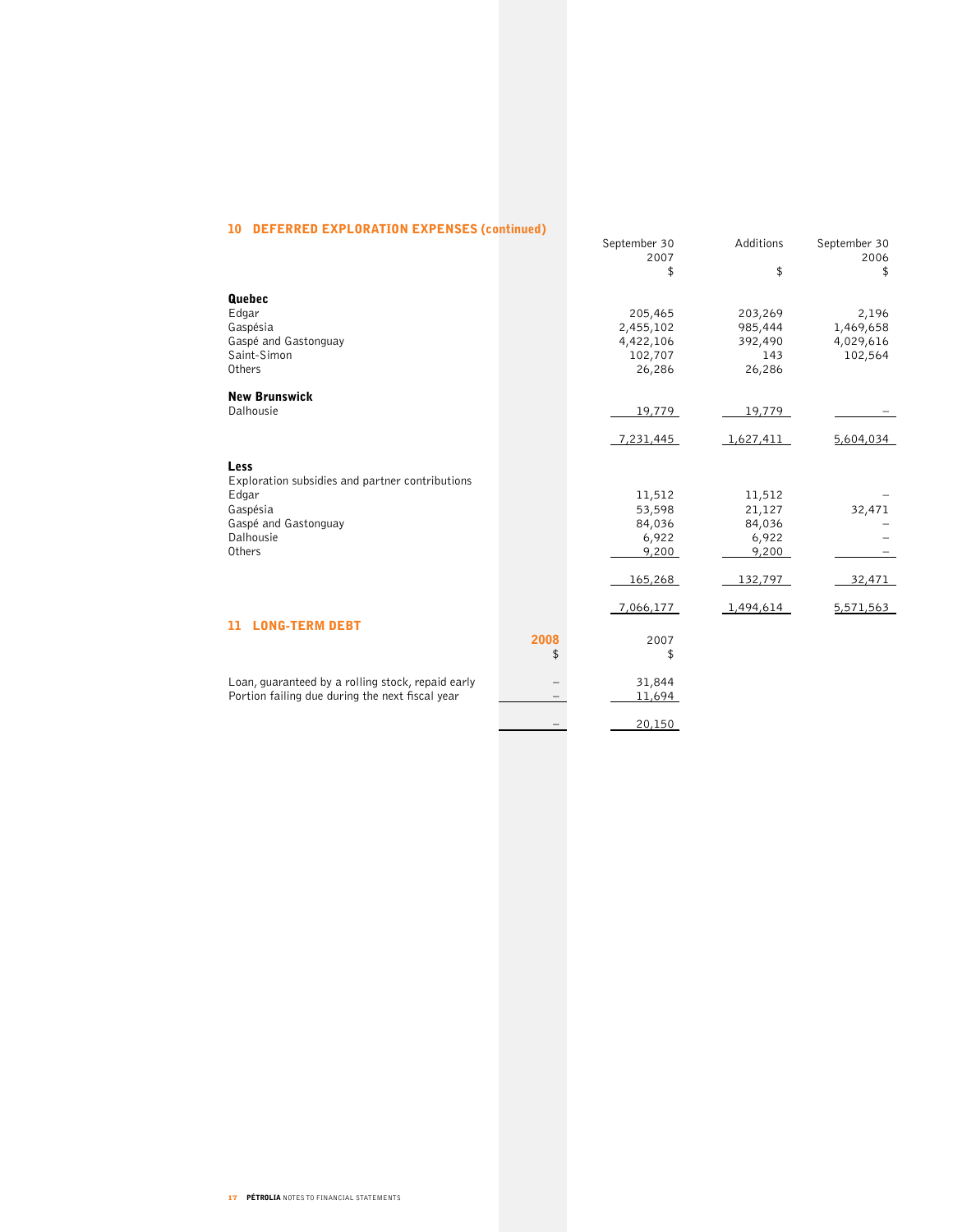#### 12 CAPITAL STOCK

#### Authorized

Unlimited number of common participating, voting and no par value shares.

#### Issued

40,914,219 (2007 – 29,208,252) common shares.

#### Escrowed shares

As at September 30, 2008, no shares have been escrowed,  $(2007 - 1,409,658)$ .

#### Stock-based compensation

The Company has a Stock Option plan under which it can grant options up to 10% of its issued and outstanding shares to its directors, officers, key employees, and suppliers on a

continuous basis. The exercise price of each option corresponds to the market's price or discount price on the day preceding the allocation date. The maximum term of granted options may not exceed five years. The maximum number of shares that can be granted to any individual beneficiary is 5% of the total number of issued and outstanding shares as at the grant date minus the number of shares already reserved for issuance to that beneficiary for any other stock option.

During the fiscal year, the Company granted stock options. The fair value of each allocated option is calculated according to the Black-Scholes option pricing model, using the following assumptions:

|                               |       |       |               |      |                | <b>Broker</b> |
|-------------------------------|-------|-------|---------------|------|----------------|---------------|
|                               |       |       | Stock options |      |                | warrants      |
|                               |       | 2008  |               | 2007 | 2006           | 2008          |
|                               |       |       |               |      |                |               |
|                               | July  | March | February      | June | <b>October</b> | June          |
| Risk-free interest rate       | 4.75% | 5.75% | 5.75%         | 6%   | 6%             | 4.75%         |
| Expected volatility           | 90%   | 80%   | 80%           | 85%  | 85%            | 90%           |
| Weighted expected life (year) | 5     | 5     | 5             | .5   |                | 1.5           |
| Dividend yield                | Nil   | Nil   | Nil           | Nil  | Nil            | Nil           |
|                               |       |       |               |      |                |               |

Accordingly, the stock-based compensation cost was recorded as follows:

|                                                                                 | 2008<br>\$                    | 2007               |
|---------------------------------------------------------------------------------|-------------------------------|--------------------|
| Statement of income<br>Deferred exploration expenses<br>Share issuance expenses | 668,775<br>228,225<br>394,970 | 148,770<br>155,730 |
| Total                                                                           | 1,291,970                     | 304,500            |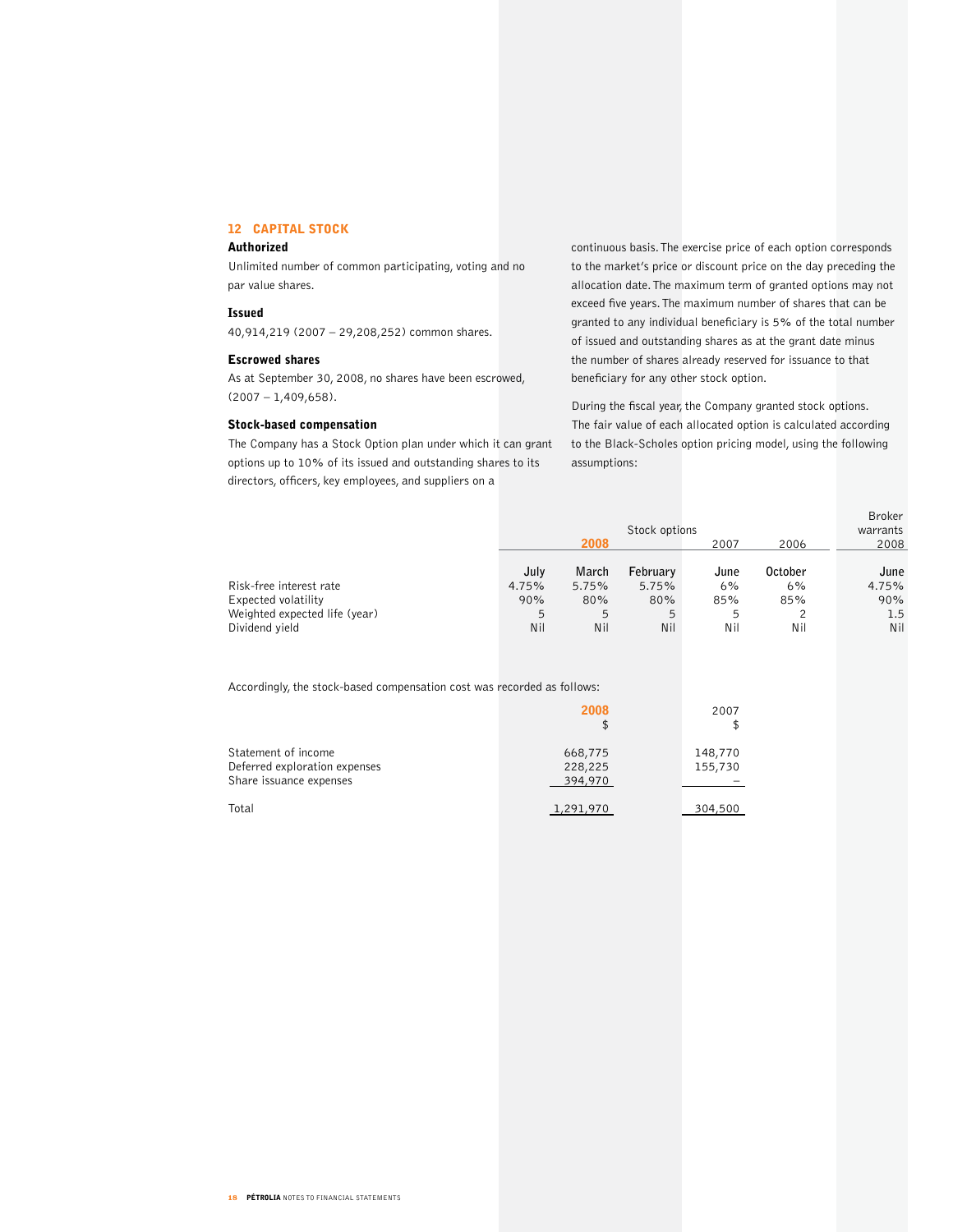#### 12 CAPITAL STOCK (continued)

The following table summarizes the outstanding stock options:

|                                                   | Number of options<br>outstanding | 2008<br>Weighted average<br>exercise price<br>\$ | Number of options<br>outstanding | 2007<br>Weighted average<br>exercise price<br>\$ |
|---------------------------------------------------|----------------------------------|--------------------------------------------------|----------------------------------|--------------------------------------------------|
| Outstanding and exercisable,<br>beginning of year | 2,645,000                        | 0.41                                             | 1,670,000                        | 0.43                                             |
| Granted<br>Exercised                              | 1,350,000<br>(87,500)            | 0.66<br>0.40                                     | 1,125,000                        | 0.40                                             |
| Expired                                           |                                  |                                                  | (150,000)                        | 0.58                                             |
| Outstanding and exercisable,                      |                                  |                                                  |                                  |                                                  |
| end of year                                       | 3,907,500                        | 0.58                                             | 2,645,000                        | 0.41                                             |

Weighted average of fair values as at the allocation date:

|                 | 2008<br>\$ | 2007<br>¢ |
|-----------------|------------|-----------|
| Stock options   | 0.66       | 0.40      |
| Broker warrants | 0.93       | $\equiv$  |

As at September 30, 2008, the outstanding options under the Plan amount to the following:

| Weighted average<br>exercise price<br>\$ | Number    | Weighted average<br>remaining years | Expiration<br>date |
|------------------------------------------|-----------|-------------------------------------|--------------------|
| 0.60                                     | 25,000    | 0.1                                 | October 10, 2008   |
| 0.40                                     | 270,000   | 1.5                                 | March 15, 2010     |
| 0.40                                     | 1,075,000 | 2.3                                 | February 3, 2011   |
| 0.58                                     | 150,000   | 2.6                                 | May 10, 2011       |
| 0.40                                     | 1,037,500 | 3.8                                 | June 21, 2012      |
| 0.60                                     | 600,000   | 4.3                                 | February 12, 2013  |
| 0.60                                     | 150,000   | 4.4                                 | March 3, 2013      |
| 1.25                                     | 600,000   | 4.8                                 | July 7, 2013       |

#### Warrants

As at September 30, 2008, the outstanding warrants are as follows:

| Expiration       |           | Exercise price |
|------------------|-----------|----------------|
| date             | Number    |                |
| April 26, 2009   | 1,750,000 | 1.00           |
| July 10, 2009    | 3,000,000 | 1.00           |
| December 6, 2009 | 3,756,665 | 1.50           |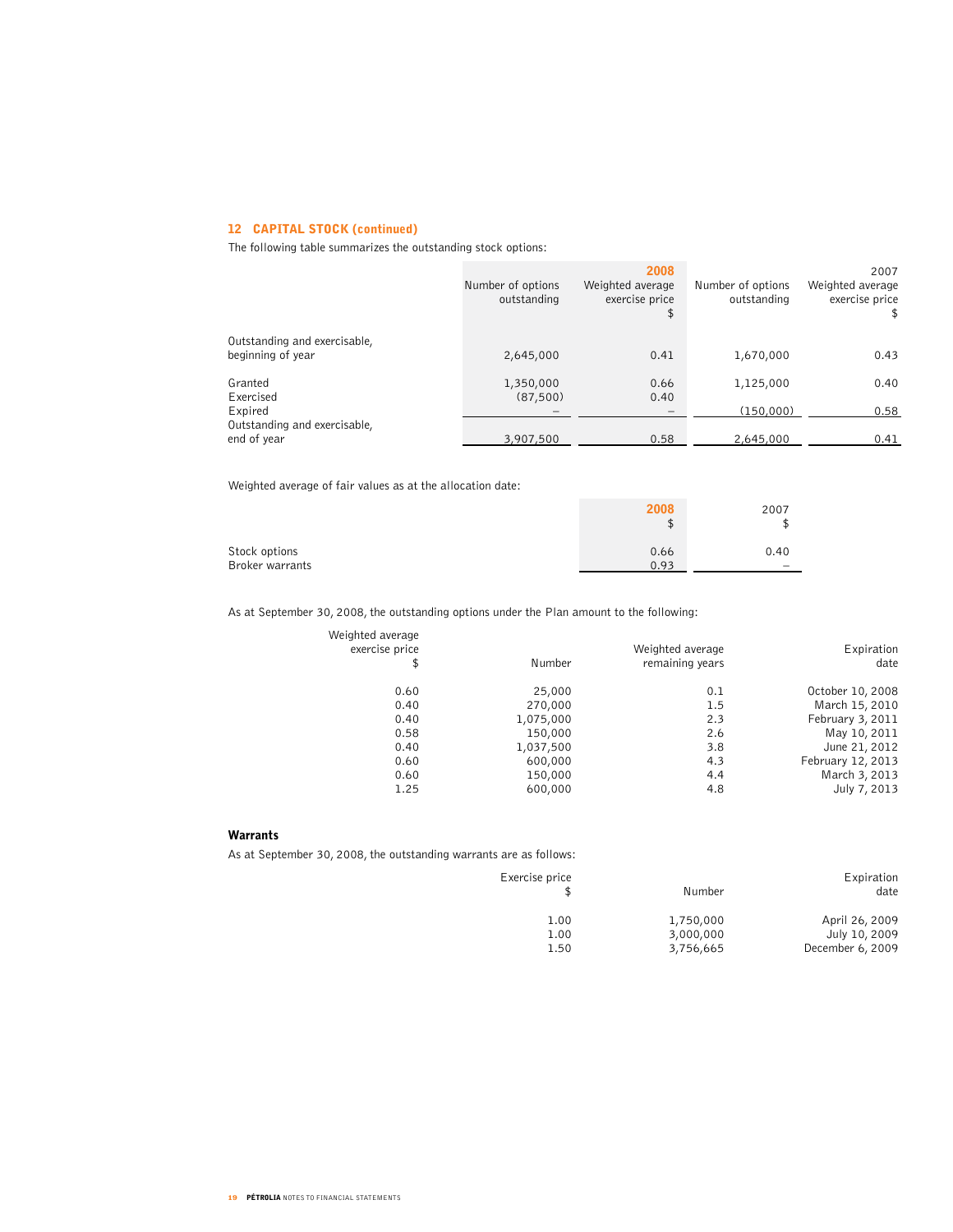#### 13 FUTURE INCOME TAXES

The Company's effective tax rate differs from the combined statutory rate (federal and provincial). This difference is attributable to the following items:

|                                                                                                                                                                                 | 2008<br>\$                                              | 2007<br>\$                                           |
|---------------------------------------------------------------------------------------------------------------------------------------------------------------------------------|---------------------------------------------------------|------------------------------------------------------|
| Loss before income taxes                                                                                                                                                        | (483,993)                                               | (394, 385)                                           |
| Income tax at combined rate: 30.9%<br>Stock-based compensation<br>Revaluation of future tax debits and credits<br>Non-deductible expenses and others<br>Unrealized capital gain | (149, 554)<br>206,651<br>300,877<br>12,900<br>(80, 340) | (121, 865)<br>45,970<br>(5,213)<br>8,858<br>(33,990) |
|                                                                                                                                                                                 | 290,534                                                 | (106, 240)                                           |

Future income tax debits and credits result from differences between the tax value and the book value of the following items:

|                                                                                                 | 2008<br>\$                                  | 2007<br>\$                                 |
|-------------------------------------------------------------------------------------------------|---------------------------------------------|--------------------------------------------|
| Future income tax debits:<br>Deferred losses<br>Share issuance costs<br>Others                  | (636, 199)<br>(256, 868)<br>(12, 542)       | (455, 869)<br>(107, 461)<br>(6, 366)       |
|                                                                                                 | (905, 609)                                  | (569, 696)                                 |
| Future income tax credits:<br><b>Investments</b><br>Properties<br>Deferred exploration expenses | 145,230<br>30,871<br>2,403,254<br>2,579,355 | 64,890<br>30,871<br>2,081,066<br>2,176,827 |
| Net future income tax credits recorded                                                          | 1,673,746                                   | 1,607,131                                  |
| Short-term future tax credit<br>Long-term net future tax credit                                 | 291,187<br>1,382,559                        | 41,034<br>1,566,097                        |
|                                                                                                 | 1,673,746                                   | 1,607,131                                  |

As at September 30, 2008, the accumulated losses for future tax purposes, for which the tax benefits were recorded, amounted to \$2,239,884 at the federal level and \$1,769,925 at the provincial level. The Company may use the tax benefit resulting from the carry-over of these losses before:

|      | Federal<br>\$ | Provincial<br>\$ |
|------|---------------|------------------|
| 2009 | 528           | 528              |
| 2010 | 3,180         | 3,180            |
| 2014 | 8,618         | 6,776            |
| 2015 | 351,319       | 287,294          |
| 2026 | 574,450       | 440,410          |
| 2027 | 648,473       | 514,153          |
| 2028 | 653,316       | 517,584          |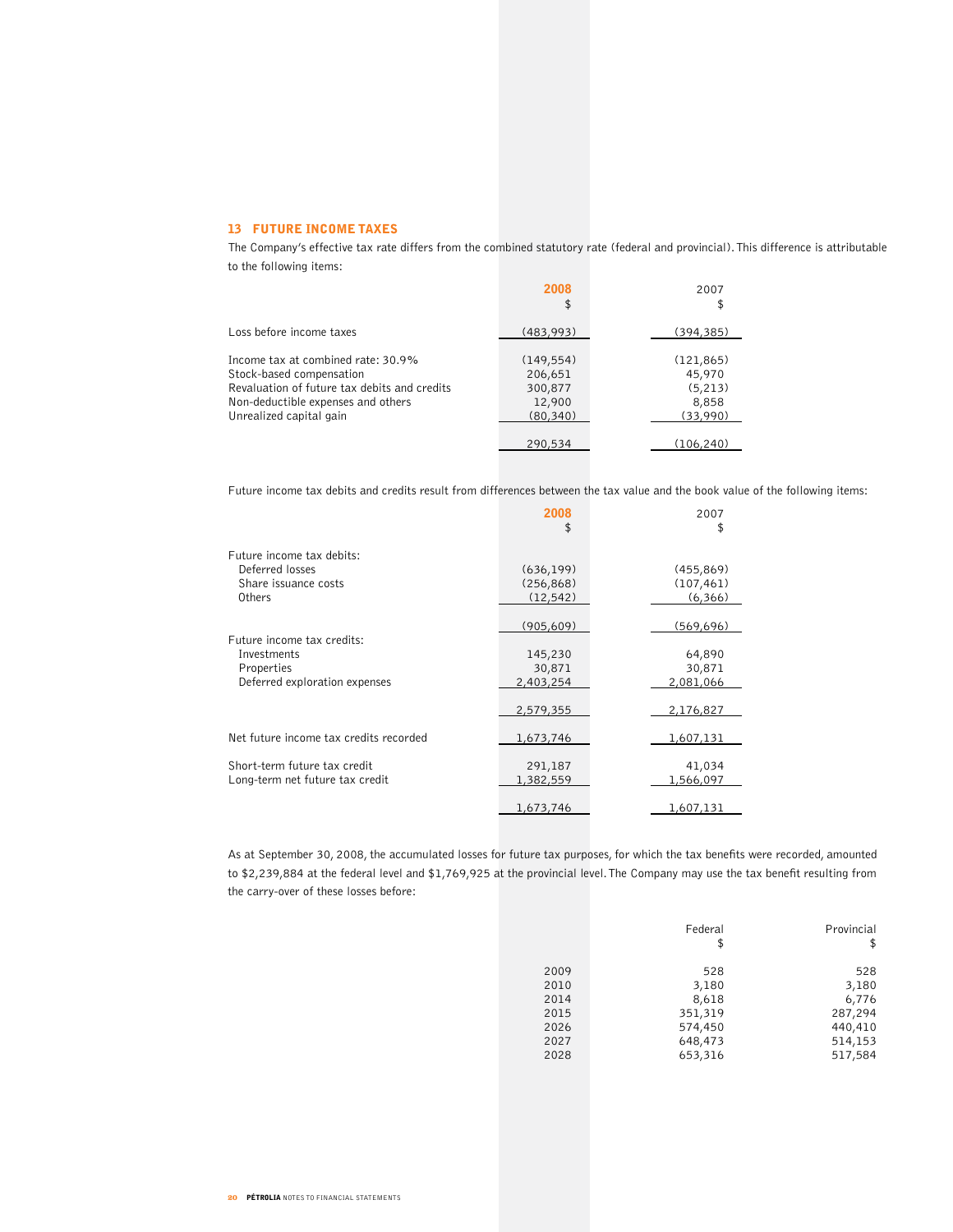#### 14 COMMITMENTS

Pursuant to the rules governing exploration permits granted by the Quebec Ministry of Natural Resources, the Company has committed to pay fees in the amount of \$161,127 until 2012. The minimum payments due over the upcoming fiscal years are as follows:

| 2009     | 2010     | 2011    | 2012    |
|----------|----------|---------|---------|
| \$70,588 | \$78,905 | \$8,318 | \$3,316 |

Moreover, the Company must conduct annual statutory work on the lands covered by its permits. The minimum costs vary according to the age of the permits. The costs correspond to \$0.50/hectare for the first year, increasing \$0.50/hectare each subsequent year up to the fifth year, at which time the fee will be set to \$2.50/hectare per year. The minimum work to be performed totals \$942,454 in 2009, \$104,884 in 2010, \$191,355 in 2011 and \$82,912 in 2012.

The Company has entered into leases until 2012 to rent offices from two companies, including a company in which one of its directors holds a minority intereSt. The residual amount of these leases, excluding escalation clauses, is \$273,022.

The minimum payments required over the upcoming fiscal years are as follows:

| 2009      | 2010      | 2011     | 2012    |
|-----------|-----------|----------|---------|
| \$100,021 | \$100,021 | \$69,480 | \$3,500 |

#### 15 CONTINGENCIES

In the past, the Company partially funded itself through the issuance of flow-through shares. The last issuance occurred in 2005. The Company has therefore fulfilled its commitments related to exploration work to be performed. However, although the Company has taken all necessary measures for this purpose, there is no guarantee that all of the funds spent by the Company for these actions will be declared acceptable by the tax authorities under an audit on their part. The rejection of certain expenses by the tax authorities could have negative tax consequences for the investors.

During the fiscal year, Revenue Quebec assessed capital taxes of \$84,204 on the Company for fiscal years 2006 and 2007. Management disputed this assessment by issuing a notice of objection. Although Management believes that there is merit to its opposition, it is currently impossible to predict the outcome of this dispute with certainty. Accordingly, no provisions have been recorded for fiscal years 2006 and 2007 or the current fiscal year.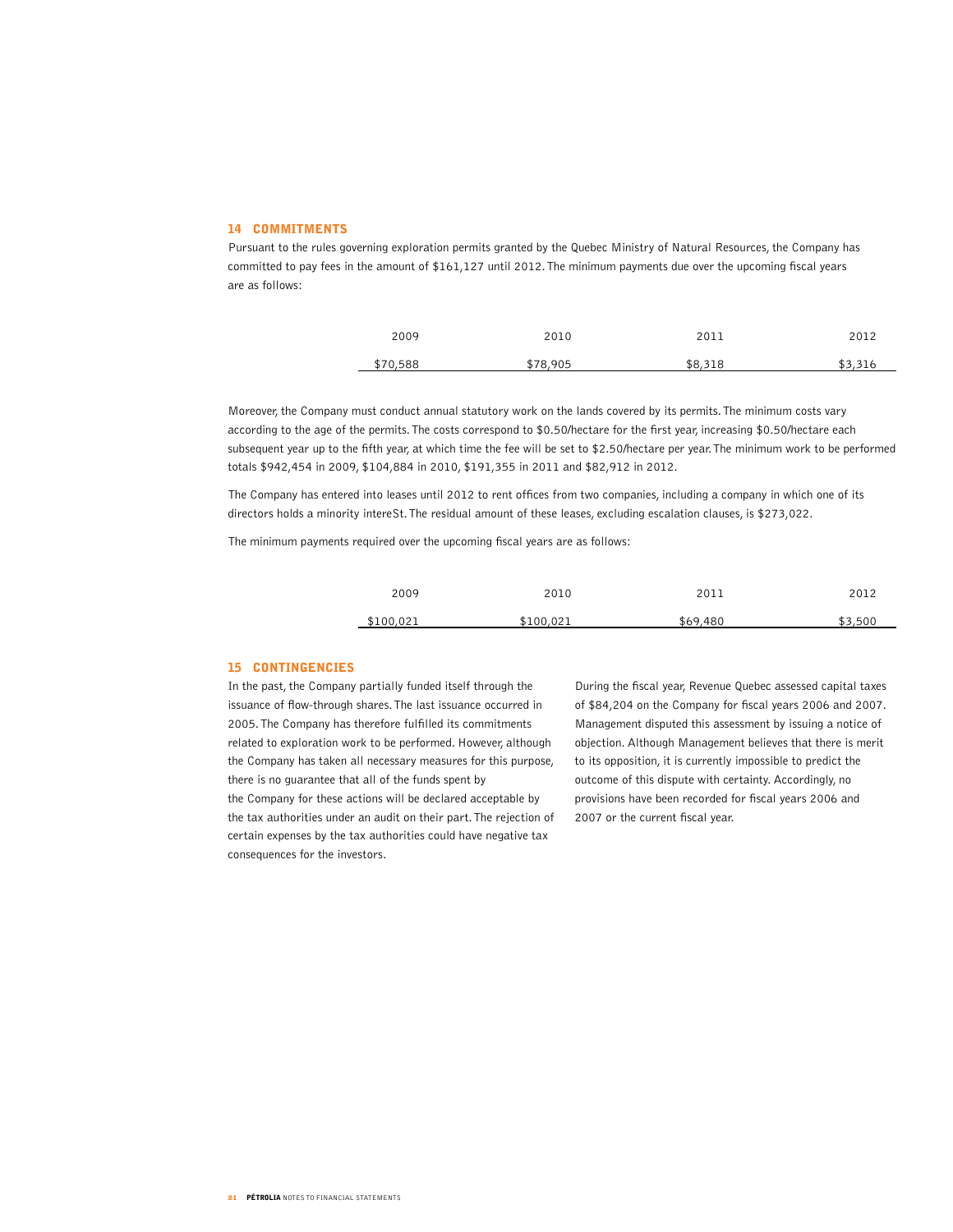#### 16 RELATED-PARTY TRANSACTIONS

Transactions were made with two companies whose main director holding a minority interest is also a director of Pétrolia inc.:

|                                 | 2008<br>\$ | 2007    |
|---------------------------------|------------|---------|
| Salaries and fringe benefits    | (16, 445)  |         |
| Travel                          | (1,069)    |         |
| Maintenance and office supplies | (25, 319)  |         |
| Deferred exploration expenses   | 676,529    | 340,246 |
| Promotion and entertainment     | (1,045)    |         |
| Telecommunications              | (12,970)   |         |
| Others                          | (76, 408)  | 6,413   |

The account receivable from these companies as at September 30, 2008, was \$54,696 (2007 balance due – \$68,075).

Transactions were made with a director who works as a consultant for the Company:

|                               | 2008<br>\$ | 2007   |
|-------------------------------|------------|--------|
| Deferred exploration expenses | 66,314     | 62,969 |

The balance due to this director as at September 30, 2008, was  $$18,492$  (2007 –  $$5,769$ ).

The Company made the following transactions with a company whose chief executive officer is the same for both companies:

|                              | 2008    | 2007    |
|------------------------------|---------|---------|
|                              |         | \$      |
| Office supplies              | 3,600   | 4,680   |
| Salaries and fringe benefits | 245,156 | 191,823 |
| Telecommunications           | 6,505   | 4,082   |

The balance due to this company as at September 30, 2008, was  $$63,039$  (2007 – \$55,159).

These transactions occurred in the normal course of business and are recorded at the exchange value, which is the amount of the consideration established and accepted by the related parties.